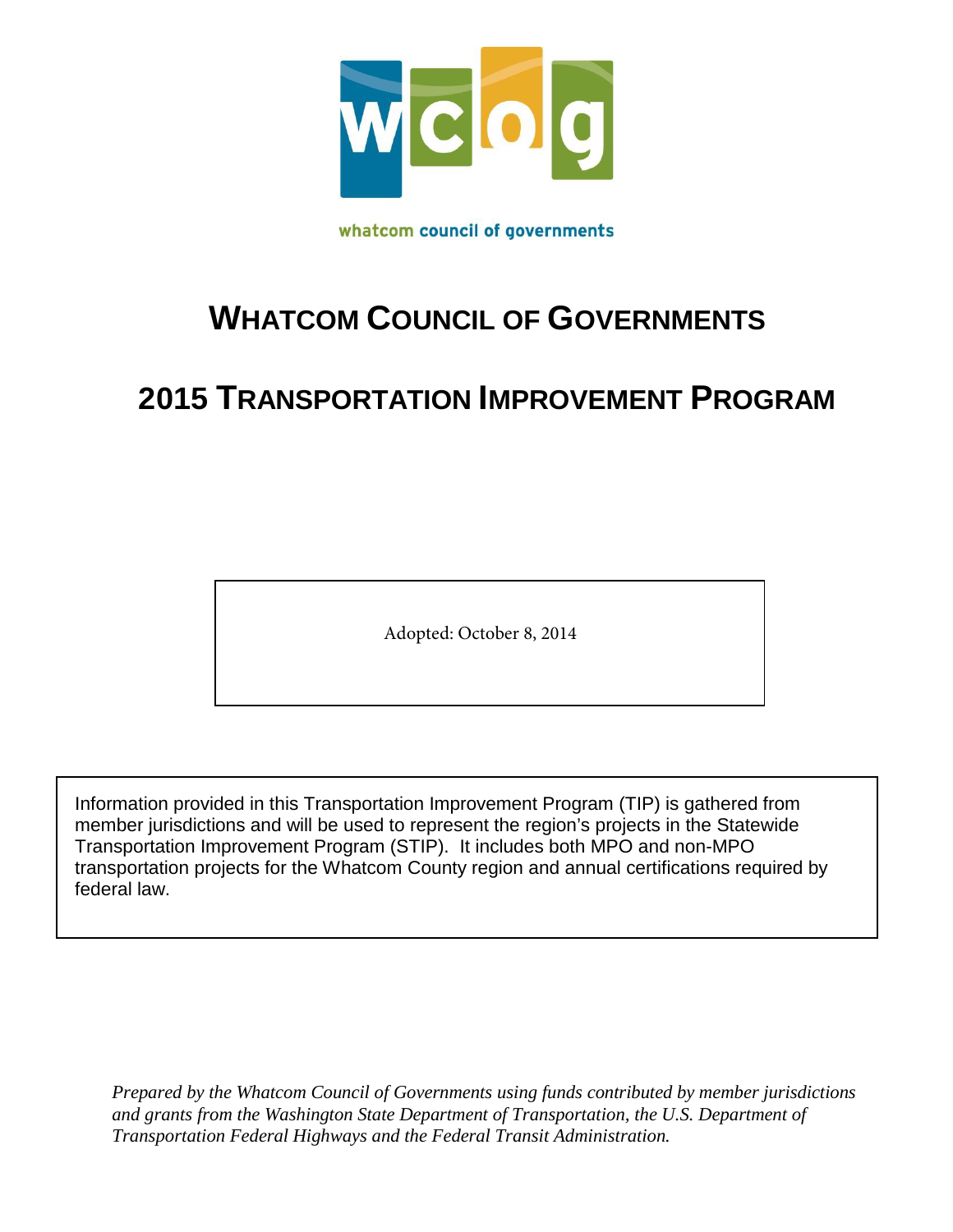This page intentionally left blank.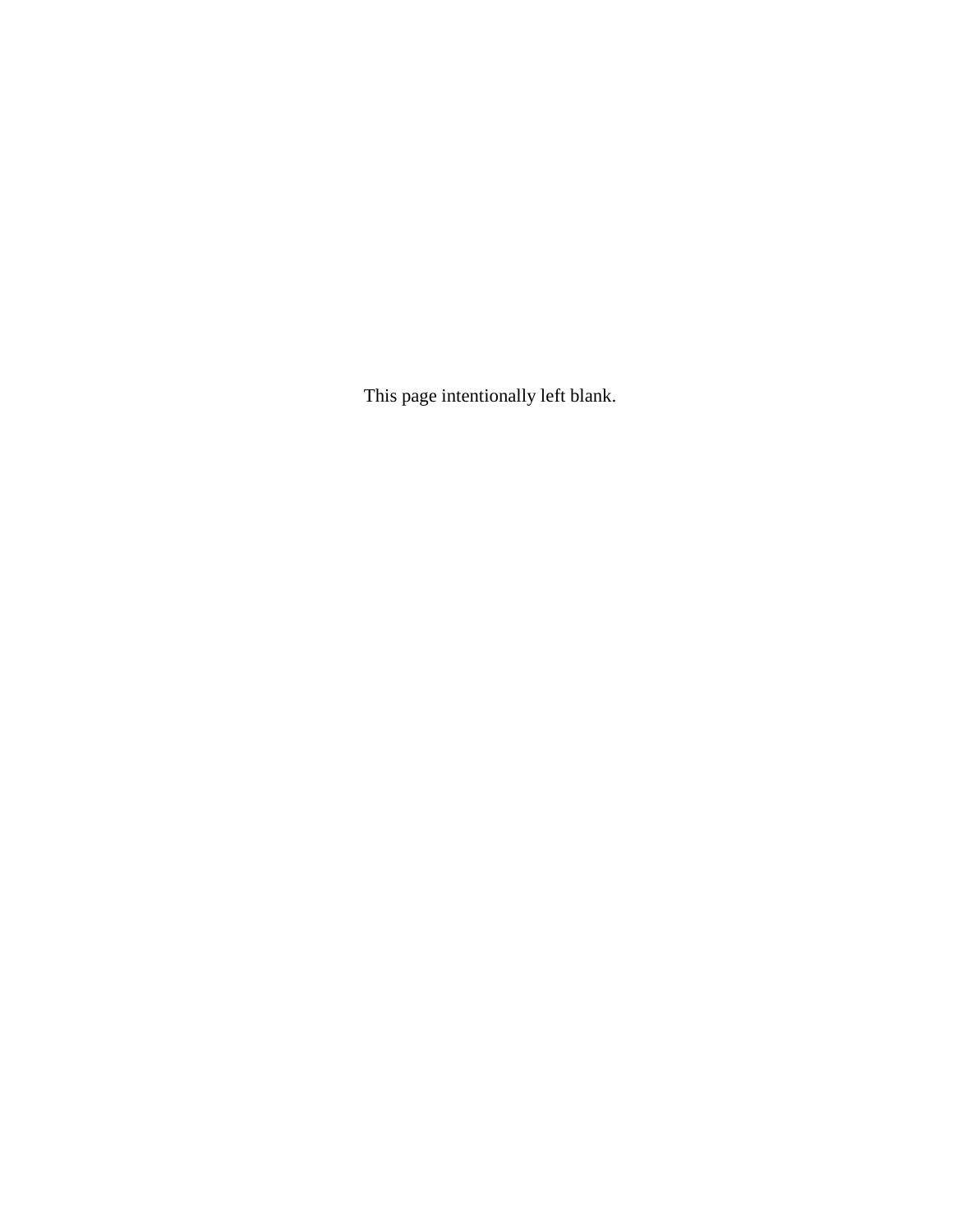# **TABLE OF CONTENTS**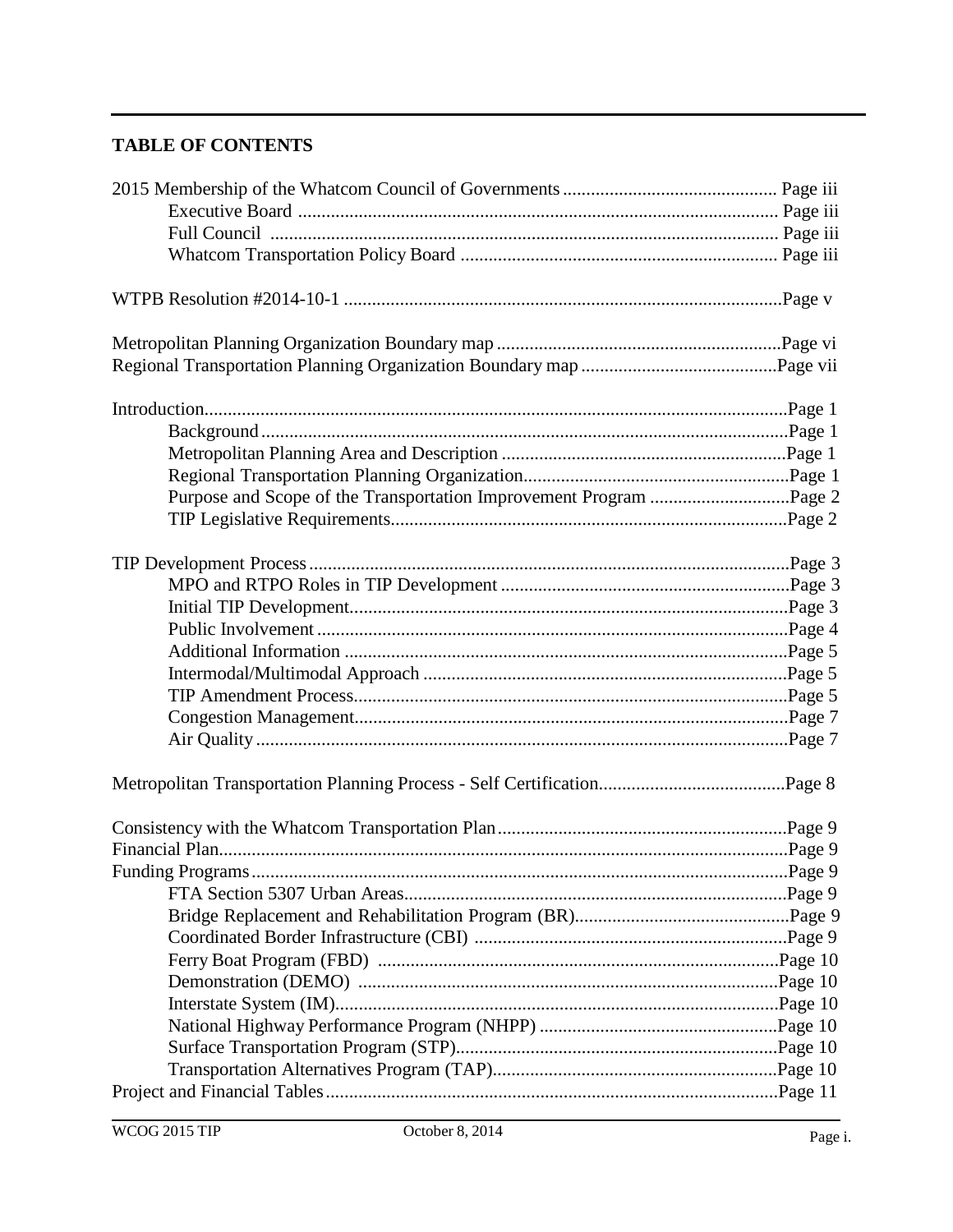# **Project Lists**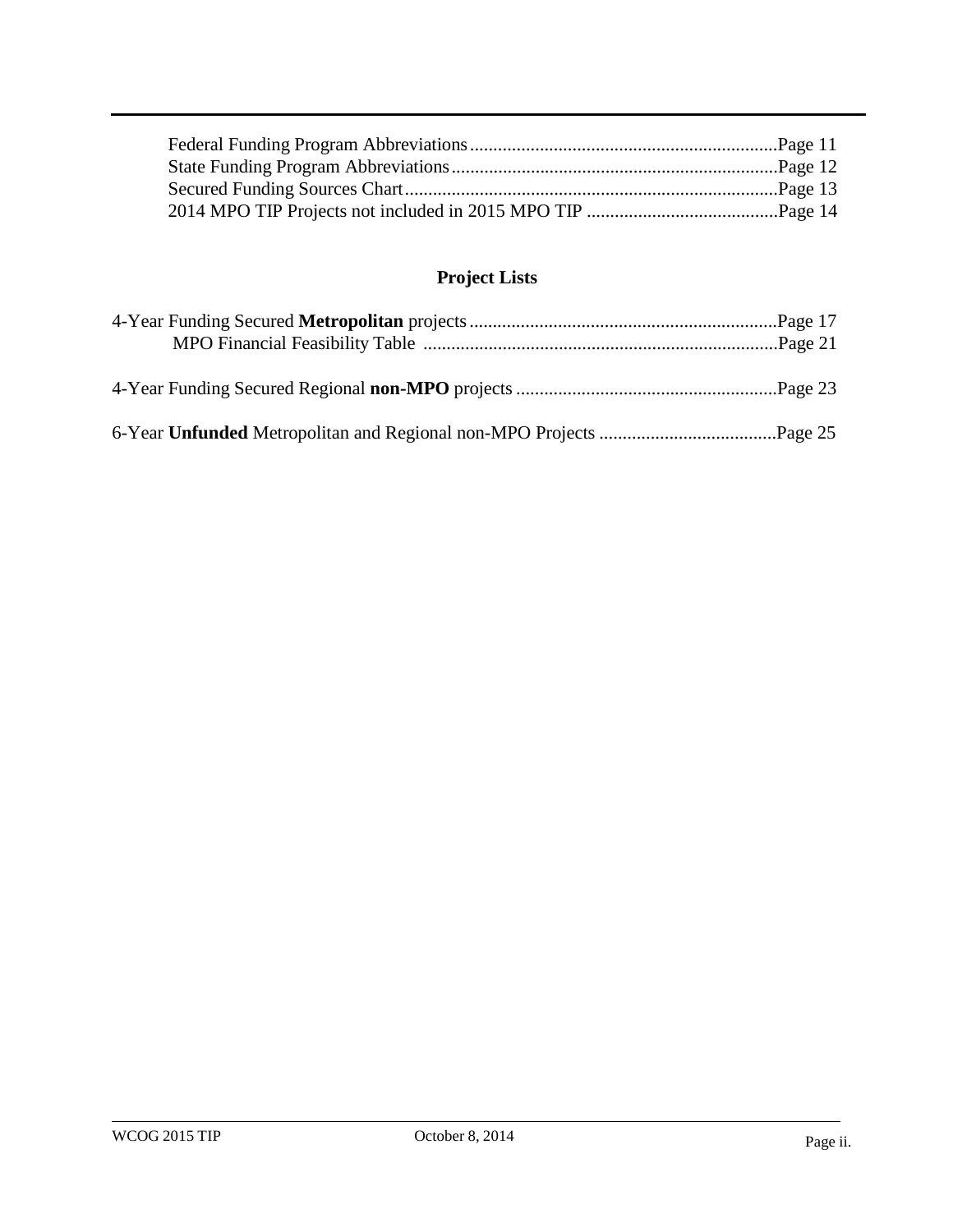#### 2014 Whatcom Council of Governments Membership

#### Executive Board

Mayor of Sumas Bob Bromley, Chairman Mayor of Ferndale Gary Jensen, Vice-Chairman Whatcom County Council Barry Buchanan Mayor of Bellingham Kelli Linville Bellingham City Council Roxanne Murphy Port of Bellingham Jim Jorgensen Mayor of Blaine Harry Robinson

Whatcom County Executive Jack Louws, Secretary/Treasurer

#### Full Council (Executive Board plus)

| <b>Bellingham City Council</b>             |
|--------------------------------------------|
| Birch Bay Water & Sewer District           |
| Mayor of Lynden                            |
| <b>Whatcom County Council</b>              |
| <b>Everson City Council</b>                |
| Lake Whatcom Water & Sewer District        |
| <b>Nooksack City Council</b>               |
| The Opportunity Council                    |
| <b>Sudden Valley Community Association</b> |
| Western Washington University              |
| <b>Whatcom Transportation Authority</b>    |

Michael Lilliquist Patrick Alesse Scott Korthuis Pete Kremen John Perry Ian Millar Tom Jones Dave Finet, non-voting Larry Brown, non-voting Steve Swan, non-voting Pete Stark, non-voting

#### WTPB Policy Board (Executive Board plus)

John Perry Scott Korthuis Tom Jones Timothy Ballew II Bob Kelly Todd Harrison **Mel Hansen** Kevin Ranker, ex-officio Jeff Morris, ex-officio Kristine Lytton, ex-officio Doug Ericksen, ex-officio Jason Overstreet, ex-officio Vincent Buys, ex-officio Steve Swan, ex-officio Jeff Callender, ex-officio Kathy Hiyane-Brown, ex-officio Patricia McKeown Kathy Berg, ex-officio Chris Comeau, ex-officio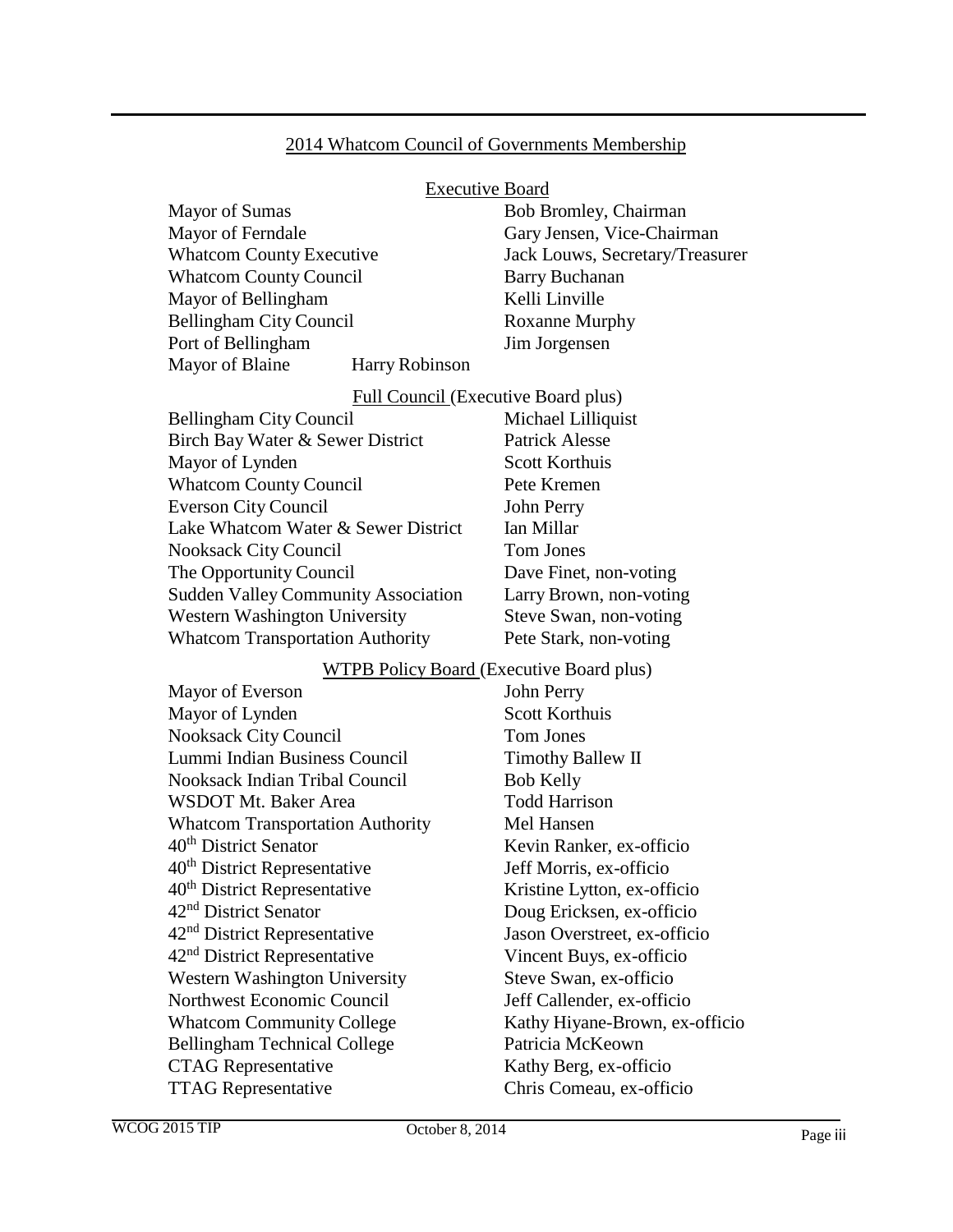This page intentionally left blank.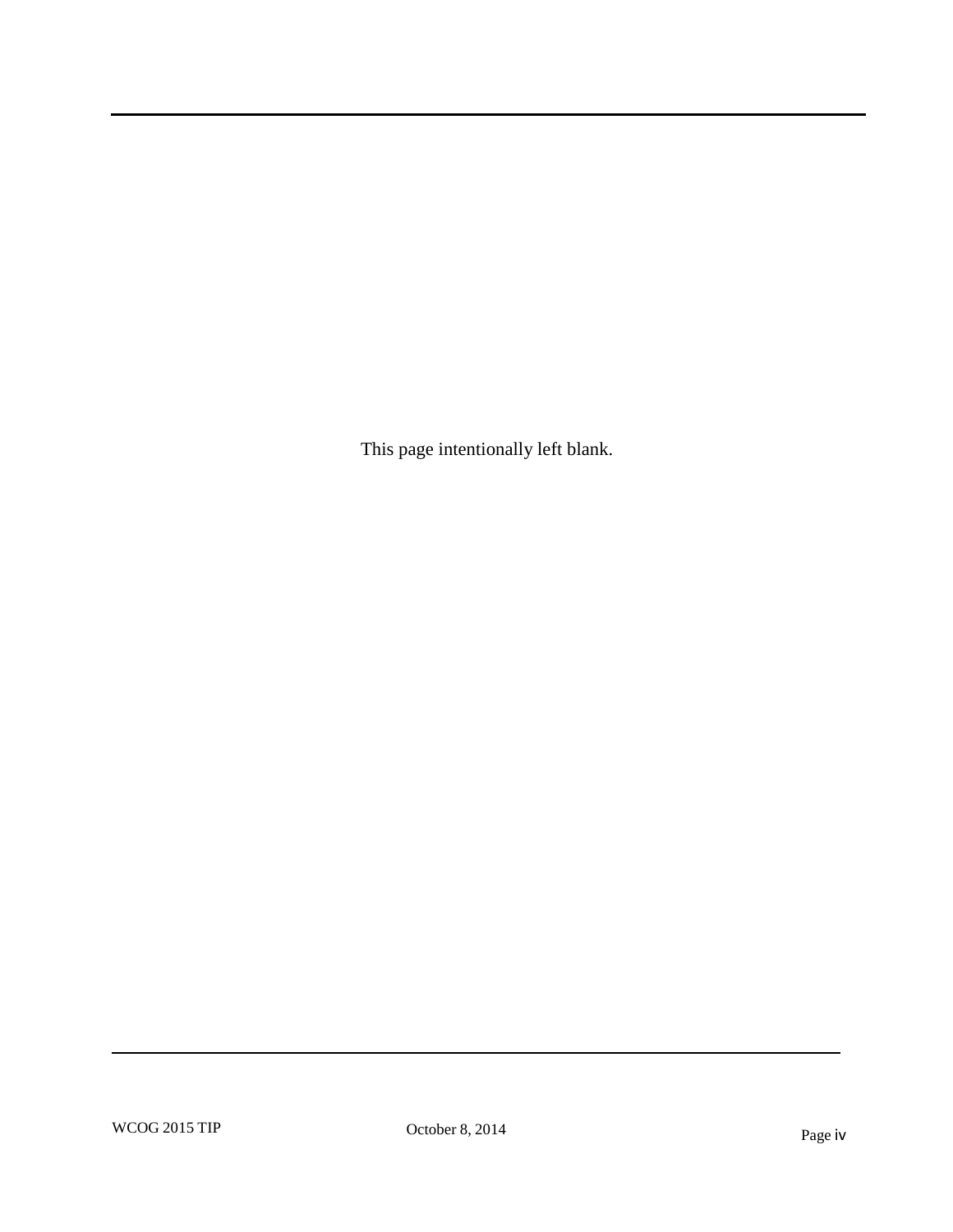# IN THE MATTER OF ADOPTION OF THE  $\qquad\qquad)$ 2015 WHATCOM COUNCIL OF GOVERNMENTS ) TRANSPORTATION IMPROVEMENT PROGRAM ) **Resolution #2014-10-1**

WHEREAS, the Whatcom Council of Governments' Whatcom Transportation Policy Board, hereinafter referred to as the POLICY BOARD, is the Metropolitan Planning Organization (MPO) for the Bellingham-Ferndale and unincorporated Whatcom County urbanized area; and

WHEREAS, the POLICY BOARD, is the Regional Transportation Planning Organization (RTPO) for Whatcom County; and

Whereas, the POLICY BOARD as the MPO and the RTPO has the responsibility of annually developing, adopting, and amending a Transportation Improvement Program (TIP); and

WHEREAS, transportation improvement projects must be included in the TIP to be eligible for federal assistance under Federal Highway Administration and Federal Transit Administration funding programs; and

WHEREAS, the POLICY BOARD certifies that all requirements of 23 U.S.C. Section 134 Transportation Planning are met; and

WHEREAS, the POLICY BOARD certifies that the TIP meets all Federal and State air quality requirements; and

NOW THEREFORE BE IT RESOLVED BY THE WHATCOM TRANSPORTATION POLICY BOARD:

Approves the scope and content of the 2015 Transportation Improvement Program, with the understanding that minor changes may be required after federal review, for submission to the Washington State Department of Transportation, Federal Highway Administration and Federal Transit Administration.

 $ADOPTED:$   $Ocbber$   $\S$ ,  $2014$ 

 $R_t\omega_t/s_t$ 

**Executive Director** Bob Bromley Robert H. Wilson, AICP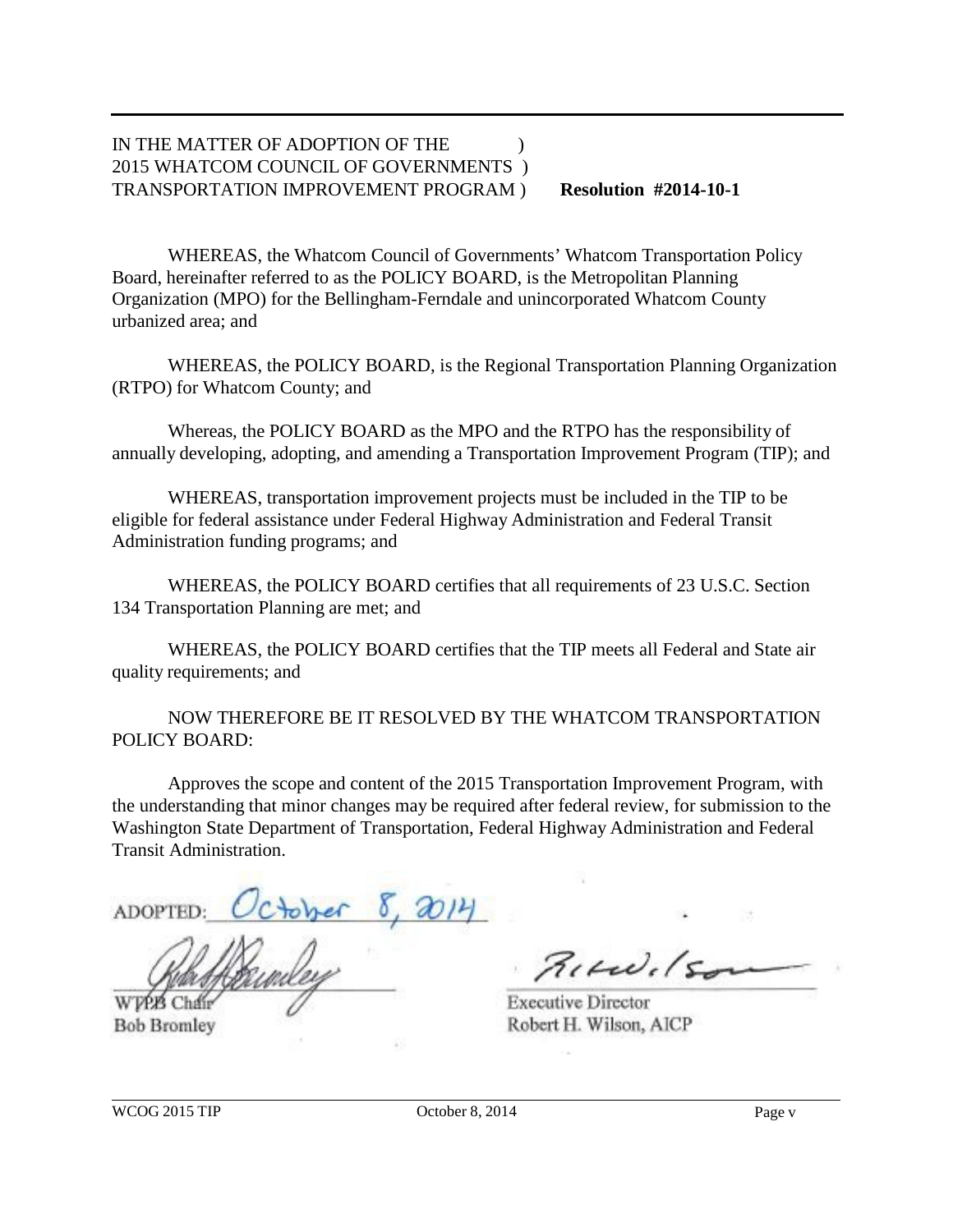# **Whatcom Metropolitan Planning Area**

The following map shows the Whatcom Metropolitan Planning Area boundary as approved by agreement between the WCOG and the Washington State Governor in 2013. The Lummi Nation and Nooksack Indian Tribe chose not to include their lands.

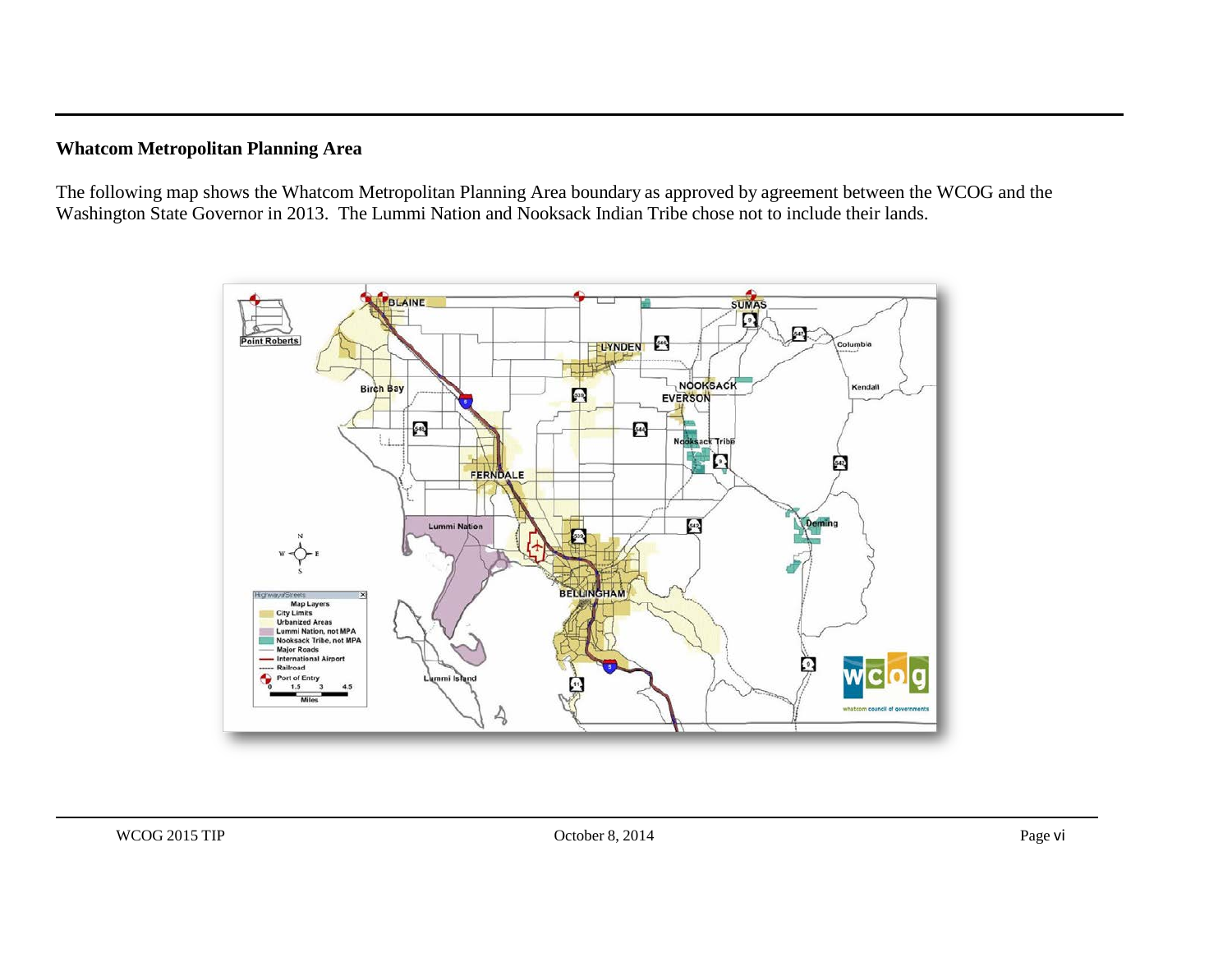**Whatcom Regional Transportation Planning Organization (RTPO) Boundary**





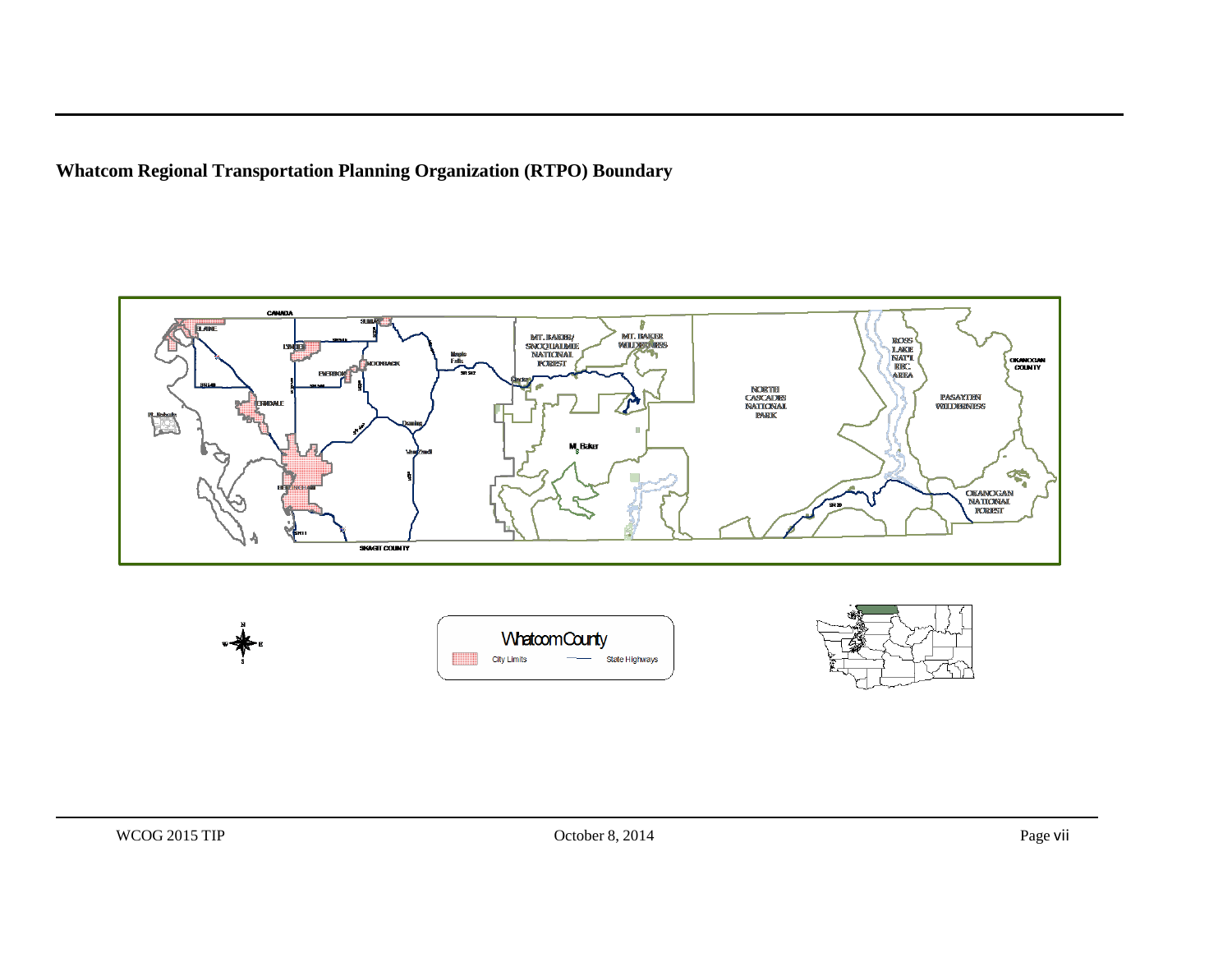# **INTRODUCTION**

# Background

The Whatcom Council of Governments (WCOG) was established in 1966 as a 16-member intergovernmental agency. Members of the WCOG represent the general-purpose local and special district governments in Whatcom County. The existing WCOG structure was formed under R.C.W. 36.70.060, which authorized creation of regional planning councils.

The principal mission of the WCOG is to provide a forum for the exchange of information and data on a regional basis. To accomplish this mission, WCOG provides local jurisdictions with technical support and coordination in transportation, and census data information services.

This report was prepared as part of the WCOG [SFY 2015 Unified](http://wcog.org/wp-content/uploads/WCOG-SFY-2015-UPWP-Final-approved-by-WTPB-14-May-2014.pdf) Planning Work Program.

# Metropolitan Planning Area and Description

Following the 1980 Census, the City of Bellingham and the surrounding metropolitan area was designated as an "urbanized area," with a population over 50,000. In 1981, WCOG was designated as the area's Metropolitan Planning Organization (MPO). This designation makes additional federal transportation funds available for transit and road improvements and transportation planning.

In 1993, WCOG revised the Whatcom County Metropolitan Planning Area boundaries to reflect the requirements of the Intermodal Surface Transportation Efficiency Act. The metropolitan planning area includes the cities of Bellingham and Ferndale, the unincorporated area of Whatcom County known as Sudden Valley, and portions of the unincorporated county north of Bellingham and Ferndale (Figure 1). WCOG is annually recertified as the Whatcom County MPO.

In 2013, the Whatcom Transportation Policy Board, with concurrence from the Governor, expanded the Metropolitan Planning Area boundary to encompass the populated areas of Whatcom County with a couple exceptions. The Lummi Nation reservation, the Nooksack Tribe trust lands and the portion of State Highway 20 east of Mount Baker are excluded from the boundary.

#### Regional Transportation Planning Organization

On September 20, 1990 the WCOG was designated by the governor as the Regional Transportation Planning Organization (RTPO) for Whatcom County. In 1990-1991, the RTPO Policy Board was established from the membership of the WCOG Full Council. Each member jurisdiction in the WCOG agreed to the RTPO acting as the designated project selection body for Regional Surface Transportation Program funds and Transportation Enhancement funds. The region encompasses all of Whatcom County (Figure 2).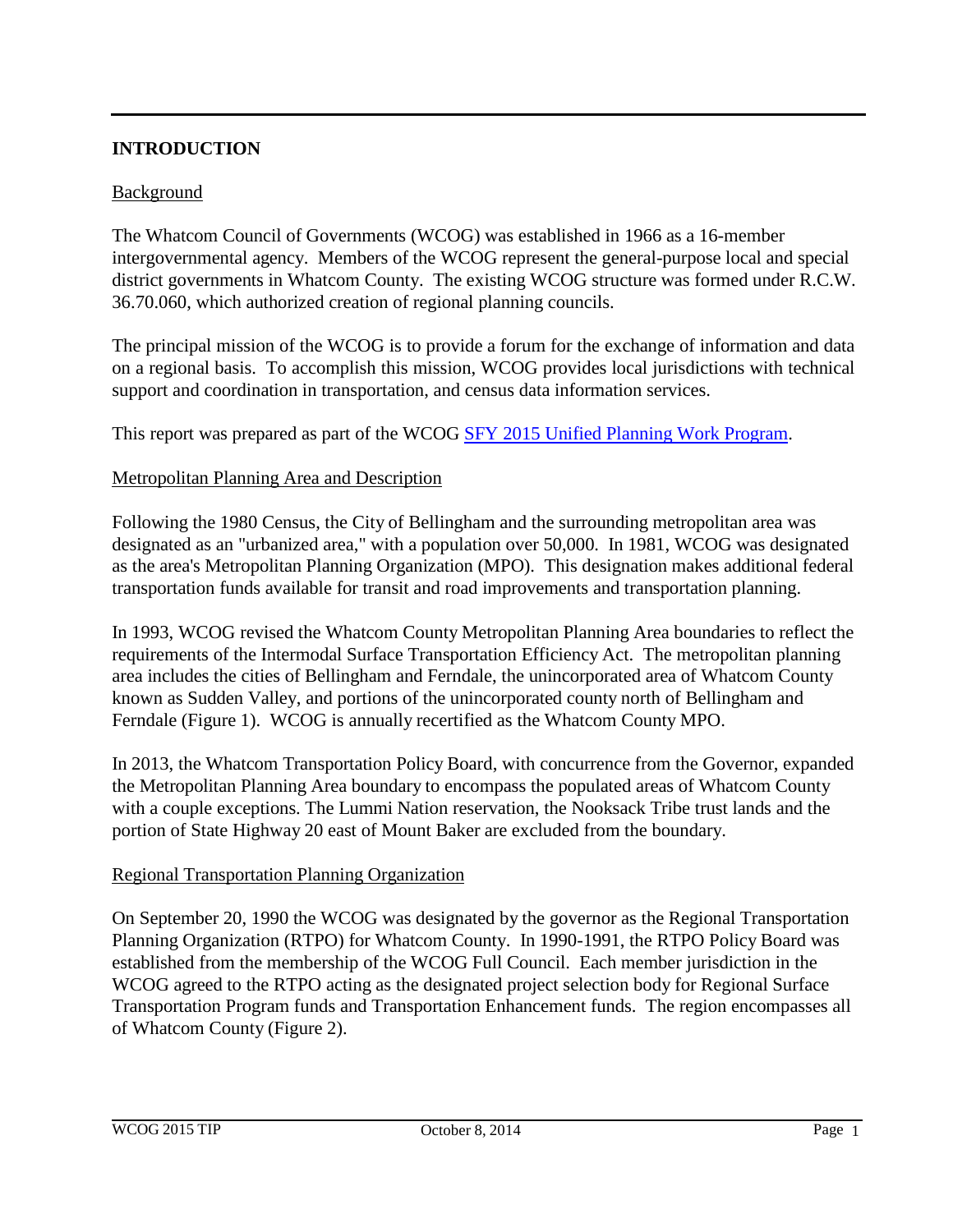# Purpose and Scope of the Transportation Improvement Program

WCOG is required by Federal and State regulations to develop a Transportation Improvement Program (TIP); it must be updated every four years, or more frequently. The TIP is the financial plan that identifies and prioritizes federally funded transportation projects to be carried out in the Whatcom County Metropolitan Planning Area. Projects including Federal funds must appear in the WCOG TIP. Projects in the WCOG TIP are approved by the WCOG Whatcom Transportation Policy Board, Governor, Federal Highway Administration (FHWA), and Federal Transit Administration (FTA). The projects are then included in the Statewide TIP (STIP). While the TIP is a six-year document, the primary focus is on the first four years (2015 - 2018). All projects in this TIP are consistent with the [Whatcom Transportation](http://wcog.org/planning/wtp/) Plan adopted June 27, 2012.

WCOG's annual TIP aids in the coordination and cooperation of transportation planning in the region. The TIP also provides the public, elected officials, state and local staffs, transit providers, and other interested parties the opportunity to review regional projects for consistency with regional goals and policies.

# TIP Legislative Requirements

The Whatcom Council of Governments' TIP has been developed in response to two pieces of legislation:

- 1. Public Law 112-141 Moving Ahead for Progress in the  $21<sup>st</sup>$  Century Act (MAP-21) SEC.20005, Section 5303.
- 2. Revised Code of Washington, Title 47, Chapter 47.80.

MAP-21 and requires Metropolitan Planning Organizations to prepare a TIP detailing those projects within the Metropolitan Area Boundary that are regionally significant or to be completed with federal transportation funds. The Washington State RTPO law requires Regional Transportation Planning Organizations to prepare a TIP in cooperation with Washington State Department of Transportation (WSDOT) detailing all projects in Whatcom County that are regionally significant or to be completed with federal transportation funds. WSDOT coordinates the Statewide TIP development with WCOG to ensure consistency with regional goals. Metropolitan projects are listed separately from non-Metropolitan, or rural, projects (those outside the adopted Metropolitan area boundary).

MAP-21 focuses on the first four years of the traditional six-year project lists and required fiscal constraint (projects prioritized in the first four years of the TIP are required to show reasonably available funding sources). Projects in the TIP are prioritized on an annual basis; 2015 is priority one, 2016 is priority two, 2017 projects are priority three and 2018 projects are priority four. The planned but not funding secured projects are shown in the Unfunded section of this TIP.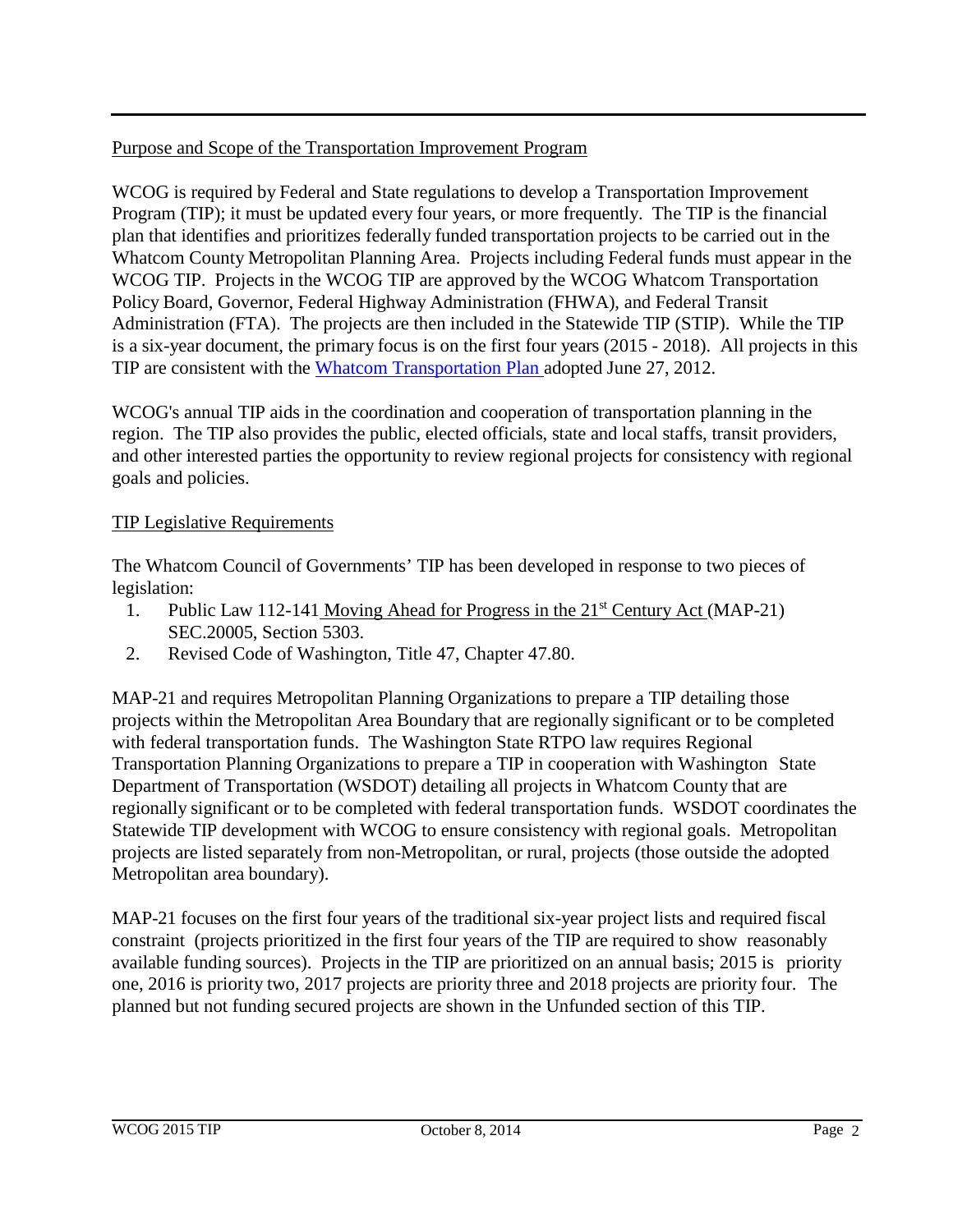**The MPO section lists the metropolitan projects, the non-MPO section lists the projects outside the Metropolitan Planning Area (MPA) boundary, and the UNFUNDED section lists the countywide, planned, regionally significant projects that do not have secure funding.**

# **TIP DEVELOPMENT PROCESS**

# MPO and RTPO Roles in TIP Development

The metropolitan planning requirements of MAP-21 have enhanced the role of the MPO in developing the TIP. WCOG uses a continuous and comprehensive planning process in cooperation with WSDOT and member jurisdictions in the development of the combined Regional and Metropolitan Transportation Plan (MTP) and the combined Regional and Metropolitan TIP. The TIP must be consistent with the Whatcom Transportation Plan. MAP-21 requires the plan to consider land use and alternative transportation modes and their system connectivity. As the MPO, and in cooperation with local jurisdictions, WCOG will prioritize proposed federally funded projects according to their significance and consistency with Whatcom Transportation Plan.

Section 53 of the Growth Management Act states that the transportation system should "function as an interconnected and coordinated system" and that "transportation planning should be coordinated with local comprehensive plans." WCOG assumed the RTPO role to achieve those objectives. RTPOs are required to certify that the transportation chapters of jurisdiction's GMA comprehensive plans are consistent with region's countywide transportation plan. Transportation Improvement Plans are also required to be consistent with the region's countywide transportation plan.

#### Initial TIP Development

Whatcom Council of Governments initiates the development of the TIP in July of each year when local jurisdictions and agencies provide copies of their own TIPs to WCOG. The Washington State Department of Transportation and the Whatcom Transportation Authority also submit their TIPs to WCOG as a source of projects for inclusion in the WCOG TIP.

The TIP submissions are compiled into a comprehensive document for the metropolitan and non-MPO areas of Whatcom County. Review and refinement occurs continuously throughout the process to arrive at a program of improvements that is both consistent with the regional transportation plan and financially feasible. Stages of the development process include:

- 1. Preparation and submission to WSDOT of local six-year programs.
- 2. Submission of six-year road programs to MPO/RTPO (WCOG).
- 3. Project review and prioritization by WCOG ensuring that:
	- a. All projects scheduled for federal funding are included in the TIP.
	- b. All projects are fiscally constrained by showing a four-year implementation schedule and funding source by program.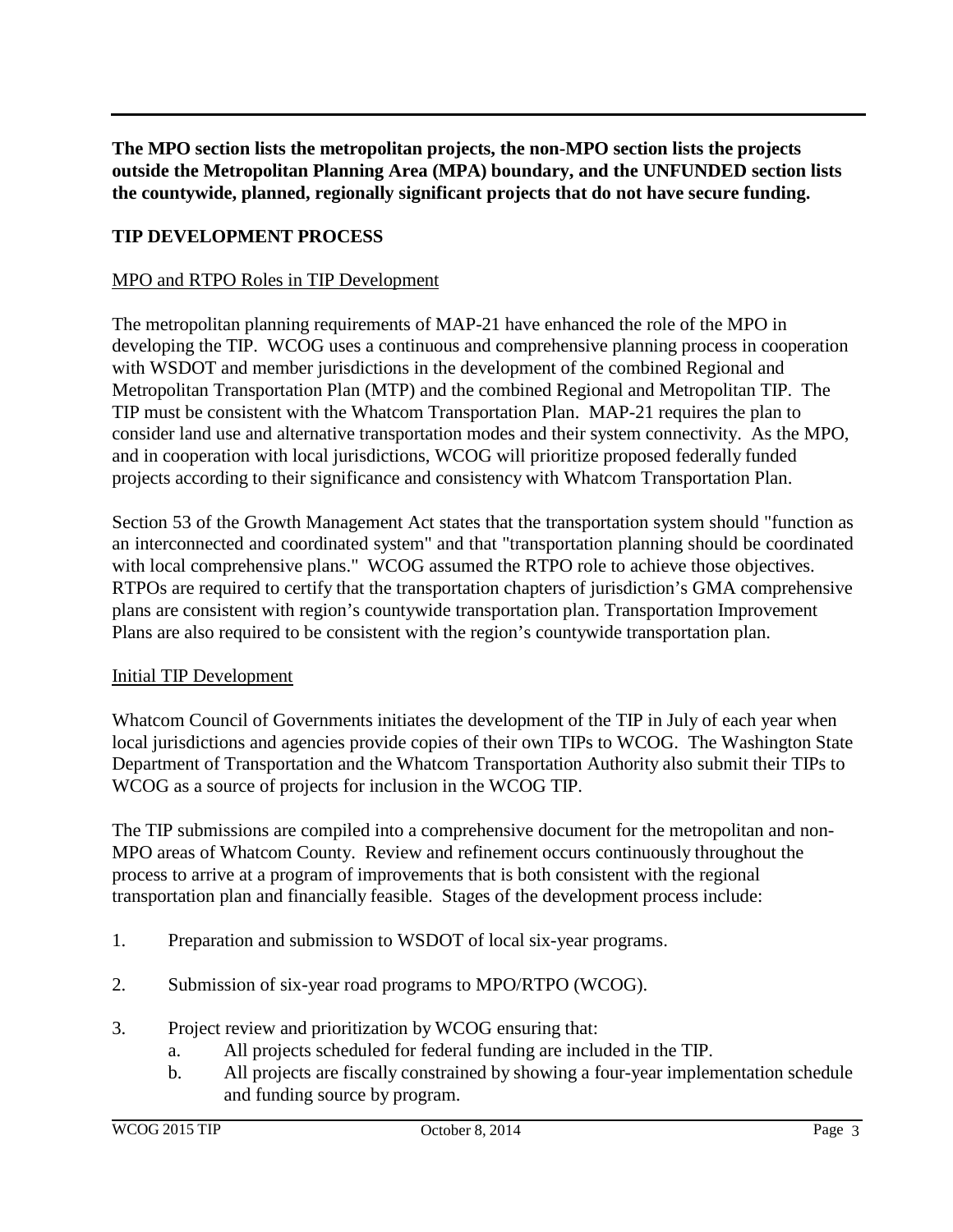- c. The TIP was developed in cooperation with the State.
- d. The public and interested parties were afforded an opportunity to comment on the TIP in accordance with the WCOG Public Participation Policy.
- e. The TIP is consistent with the [Whatcom Transportation](http://wcog.org/planning/wtp/) Plan adopted June 27, 2012.
- f. The TIP provides for the development of an intermodal transportation system that considers all modes of transportation.
- g. TIP projects are consistent with Title VI of the Civil Rights Act.
- h. The TIP includes FTA Title VI Assurances.
- 4. WCOG will adopt and submit the regional TIP to WSDOT by November 1st.
- 5. Final review of the WCOG TIP will be completed by WSDOT with final project selection incorporated into the STIP for the Washington State Governor's approval.
- 6. The STIP is submitted to the Federal Highway Administration and the Federal Transit Administration.
- 7. After the STIP is approved by the Federal Highway Administration and Federal Transit Administration, the local jurisdiction or agency may proceed with project funding obligation through local agency agreements with WSDOT.

# Public Involvement

1. WCOG has adopted a public participation policy including a requirement for a public notice and availability of draft documents fourteen days in advance of a public hearing or meeting where documents will be reviewed or approved. A public notice was published in the local paper of record fourteen days before a special combined MPO/RTPO public hearing on October 8, 2014, where this TIP was reviewed. The notice was published in the Bellingham Herald on September 21, 2014. A copy of the public notice is available at the WCOG.

In addition to the WCOG public participation process, each jurisdiction and agency submitting projects for the WCOG TIP conducted their own public participation opportunities when they adopted TIPs during their respective council meetings.

2. Significant comments:

WCOG certifies that citizens and interested parties have been provided early and reasonable opportunity to comment on the proposed TIP as required under MAP-21 Section 5303 (j)(1), and WCOG's Public Participation Policy. The WCOG TIP was adopted at a meeting of the WCOG Whatcom Transportation Policy Board (RTPO & MPO) on October 8, 2014. A public notice was published on September 21, 2014 in the Bellingham Herald, advertising availability of the draft WCOG TIP. The projects have also undergone a local public process at the jurisdiction level.

#### Additional Information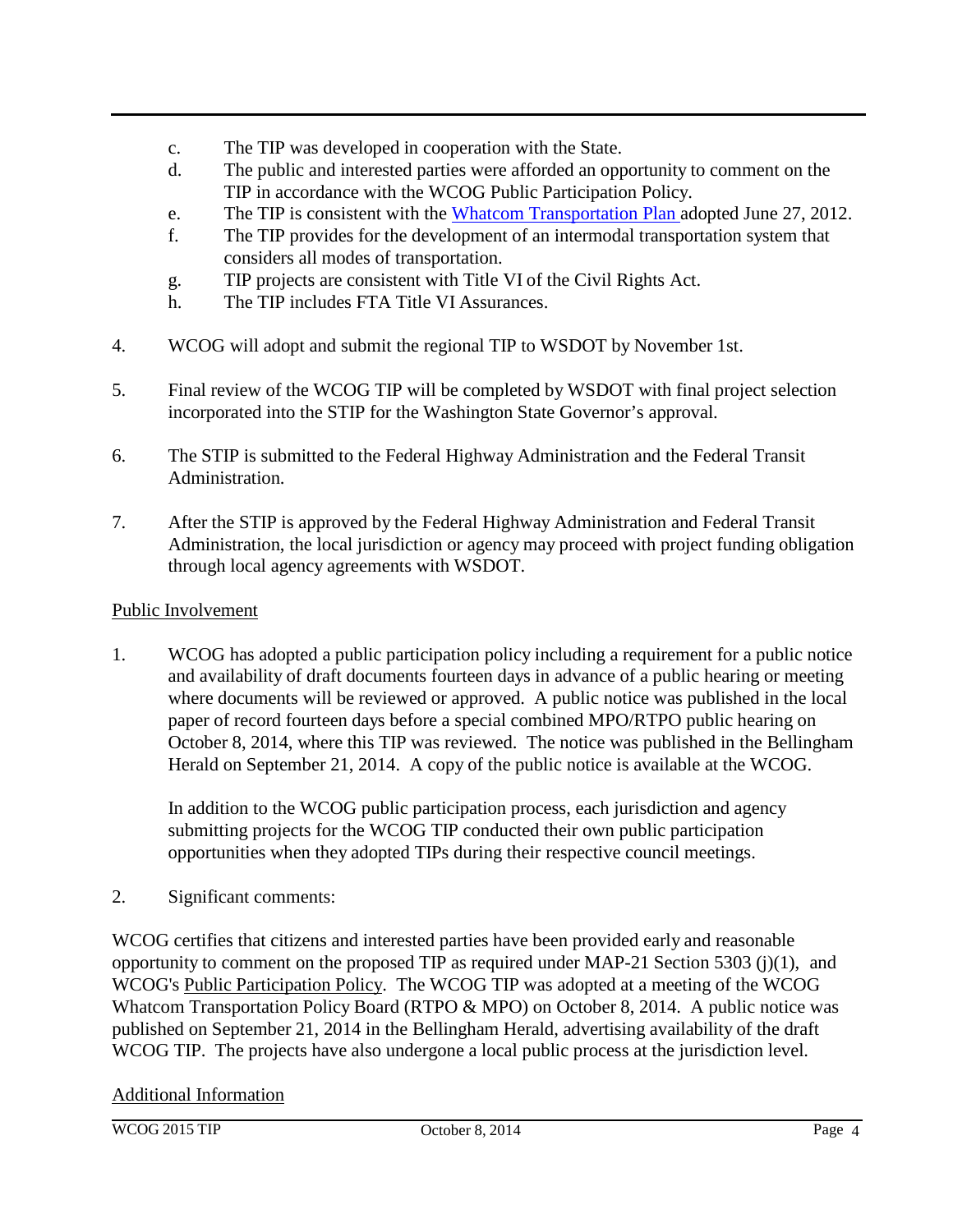The WCOG TIP covers six years from 2015 through 2020. The first four years of the TIP are fiscally constrained. The TIP project tables show only the first four years of the projects.

All federally funded projects in the MPA boundary and in the RTPO region have been included in the TIP. Federal funding for the projects does not exceed the amounts reasonably anticipated to be available to each jurisdiction.

The TIP was developed in cooperation with the local jurisdictions and agencies and WSDOT.

# Intermodal/Multimodal Approach

Projects listed in the 2015 TIP provide consideration for alternative transportation modes to the extent possible. WTA provides fixed route and paratransit bus service in Whatcom County. Bicycle, pedestrian and ferry projects in Bellingham, Lynden, and unincorporated Whatcom County address multimodal needs in those communities.

# TIP Amendment Process

Federal requirements stipulate that changes to the TIP require an amendment to the original document, which then triggers an amendment to the STIP. This is important because a jurisdiction cannot proceed with a project for which it has been awarded federal money until the STIP is formally amended and approved by the federal agencies, even though the jurisdiction has been awarded money for the project. Most local agencies are anxious to proceed with these projects as soon as possible after selection for funding. That is why the TIP and STIP amendment procedures need to be efficient.

Depending upon the kind of change required of the TIP, this amendment may be a "formal amendment" process or a streamlined "administrative modification." A third class of project changes do not require the STIP to be changed. WCOG's amendment and correction processes for the TIP incorporate guidance provided by WSDOT on amending and correcting the STIP.

# 1. Formal Amendment

A formal amendment is triggered by one of the following conditions:

- Adding a New Project
- Deleting a Project
- Changes to a project's total programmed amount\* greater than 30% (or any amount greater than \$3 million). This includes adding or subtracting funds from currently programmed phases. \* Total programmed amount = A project's current 4-year STIP total of programmed funds
- Major Scope Changes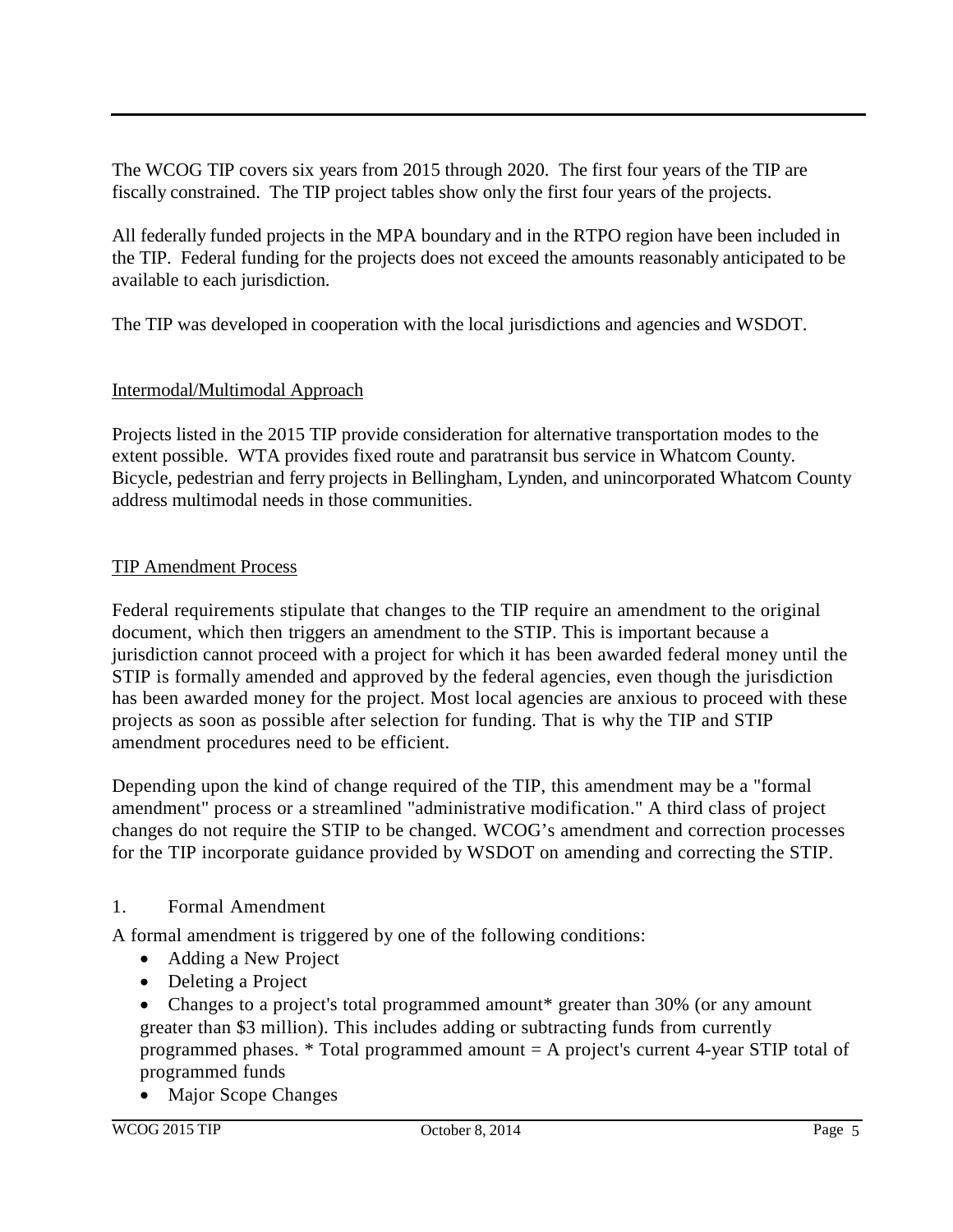- Changes to a project that affects Air Quality Conformity
- Adding a future phase of a project
- Adding Federal dollars to a project currently in the TIP/STIP that does not have federal funds (federalizing a project).

The formal amendment process takes three to four months to complete. Following are steps of the amendment process.

- Submittal of an TIP amendment request from the local agency or WSDOT to WCOG;
- Public notice and comment opportunity for the proposed TIP amendment;
- Review of the proposed amendment by the Whatcom Transportation Policy Board and adoption of a resolution amending the current TIP;
- Submittal of the TIP amendment and reports to WSDOT with a request to amend the STIP to reflect the recently amended TIP;
- Review of the requested STIP amendment by WSDOT and "batching" of the request with those from other regions into one monthly STIP amendment request;
- Submittal to FHWA and/or FTA of the proposed STIP amendment;
- Review of the proposed STIP amendment by FHWA and/or FTA, and approval;
- Authorization by the federal agencies for the local jurisdiction to proceed with spending the money awarded to its project.

# 2. Administrative Modification

The second type of process, the administrative modification, is reserved for those projects that have already been reviewed and approved by the WTPB for inclusion in the TIP. An administrative modification is used in one of the following conditions:

- Revisions to lead agency
- Adding a prior phase of a project not previously authorized
- Changes to a project's total programmed amount\* less than 30% (or any amount less than \$3 million). This includes adding or subtracting funds from currently programmed phases. Note: In order to reprogram funds decreased from a project or phase (i.e. adjust to award), the STIP will need to be updated prior to or at the same time funds are being reprogrammed.

\* Total programmed amount equals a project's current 4-year STIP total of programmed funds.

• Minor changes or errors in project information such as: environmental type, right of way required, improvement type, project limits, functional classification, typographical errors, transposed numbers, etc.

In these cases, the projects were selected, reviewed, and approved through the local TIP development process. Planned projects are also reviewed during the TIP development process.

The administrative process is still triggered by a request from a local agency or WSDOT to WCOG. However, the amendment moves directly from WCOG staff to WSDOT staff, with time of approval reduced to under two months.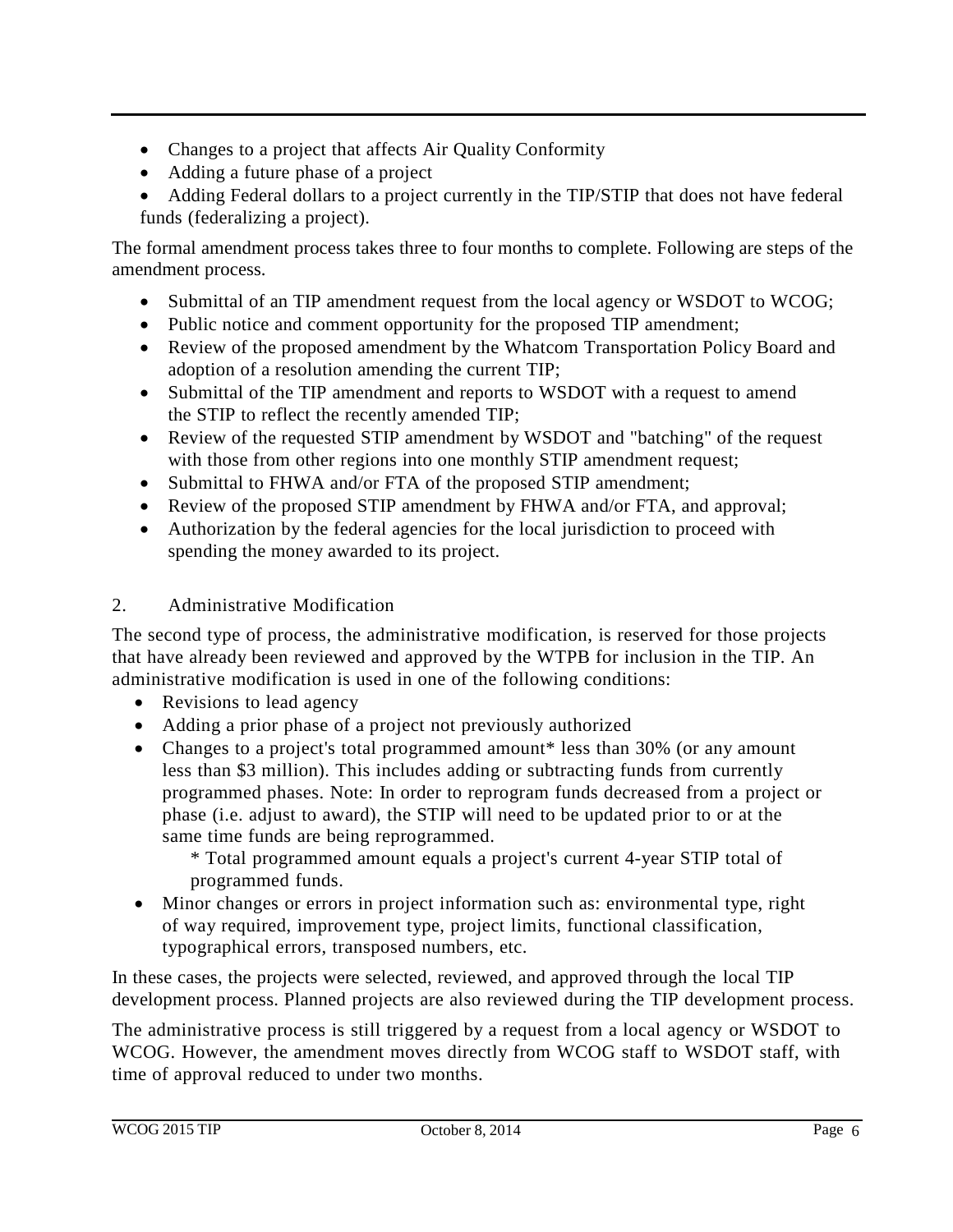The administrative modification process reflects the efforts of state and regional agencies to develop a more streamlined process that better serves the needs of local communities while maintaining the integrity of the TIP development process. Administrative modifications are available for review on the WCOG website.

# 3. Updates Not Requiring STIP Change

The following do not require the STIP to be changed, as they will be reflected in the annual obligation report or subsequent STIP as applicable:

- Moving a project within the four years of the STIP.
- Changes in a project's federal fund source(s)
	- (Any change from IM to NHS or STP etc., is an update only as this is a funds management action)
- Any and/or all federal funds currently programmed in the STIP for a particular project without consideration of the phase split.
	- For example: Programmed amounts are:
		- $PE 1,000,000$
		- $CN 4,000,000$
		- Authorization for PE of 1,750,000 is allowed without a change to the STIP since the funds are programmed, or
		- Authorization for CN of 5,000,000 if the funds were not utilized for PE.
- All adjustments in a project's funding authorization for award of a contract.

To initiate a technical correction, the local agency or WSDOT will contact WCOG staff with the request. WCOG staff will verify the change does not require STIP action and then make the requested change to the TIP. Depending on the timing of the request, the process typically takes a week to complete.

#### Congestion Management

WCOG is not a TMA. TMA provisions of MAP-21 planning requirements are not applicableto the WCOG MPO or RTPO.

#### Air Quality

WCOG is not an air quality non-attainment area. Air quality requirements of MAP-21 are not applicable to WCOG 2015 TIP.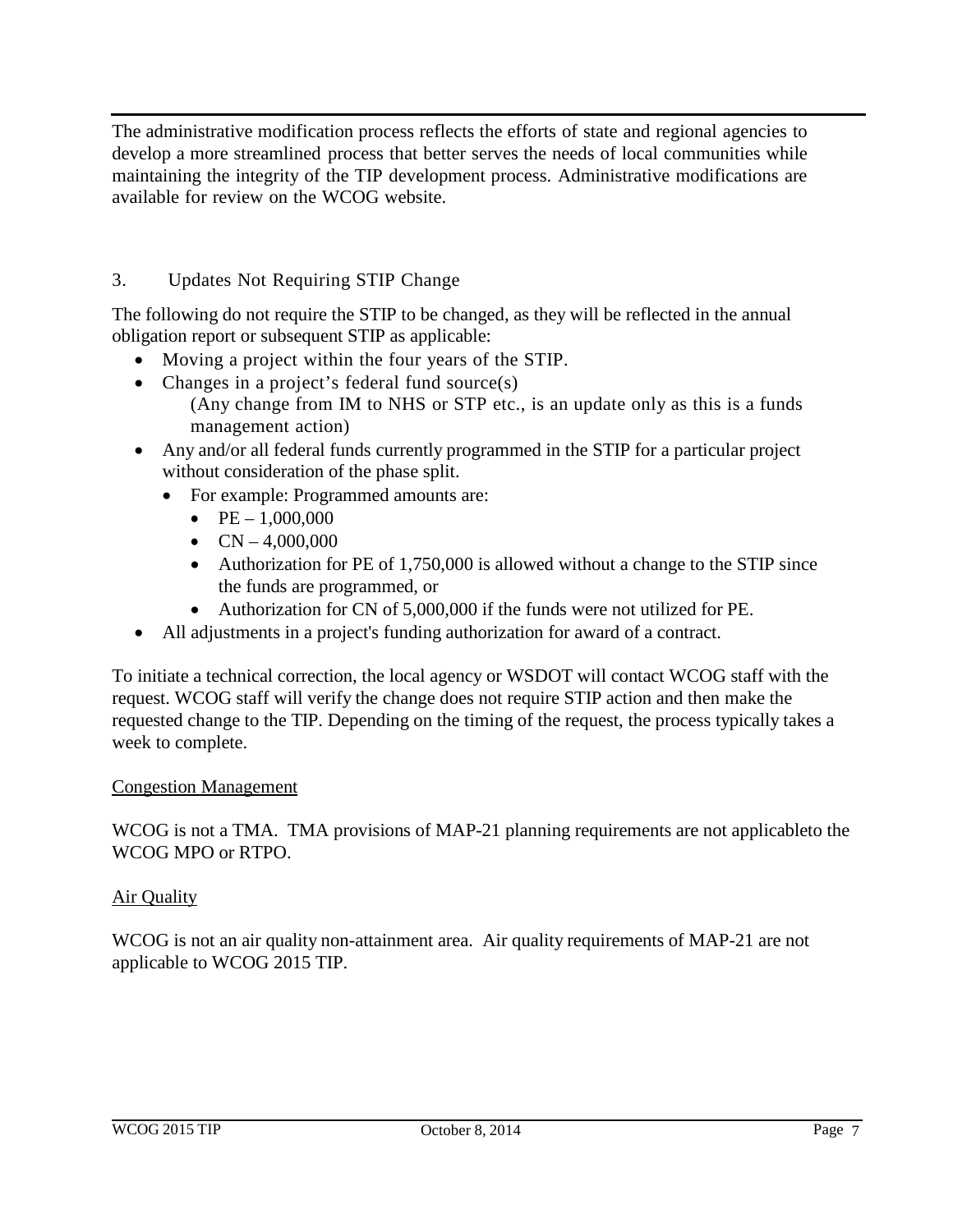#### METROPOLITAN PLANNING AREA SELF-CERTIFICATION

In accordance with 23 CFR Part 450, §450.334, the Washington State Department of Transportation (WSDOT) and the Whatcom Metropolitan Planning Organization (MPO) for the Whatcom County Metropolitan Planning Area (MPA), hereby certify that the metropolitan transportation planning process is being carried out in accordance with all applicable requirements including:

- *1. 23 U.S.C. 134, 49 U.S.C. 5303, and this subpart;*
- *2. In nonattainment and maintenance areas, sections 174 and 176 (c) and (d) of the Clean Air Act, as amended (42 U.S.C. 7504, 7506 (c) and (d)) and 40 CFR part 93;*
- *3. Title VI of the Civil Rights Act of 1964, as amended (42 U.S.C. 2000d-1) and 49 CFR part 21;*
- *4. 49 U.S.C. 5332, prohibiting discrimination on the basis of race, color, creed, national origin, sex, or age in employment or business opportunity;*
- *5. Section 1101(b) of the SAFETEA-LU (Pub. L. 109-59) and 49 CFR part 26 regarding the involvement of disadvantaged business enterprises in USDOT funded projects;*
- *6. 23 CFR part 230, regarding the implementation of an equal employment opportunity program on Federal and Federal-aid highway construction contracts;*
- *7. The provisions of the Americans with Disabilities Act of 1990 (42 U.S.C. 12101* et seq*.) and 49 CFR parts 27, 37, 38, and 28 CFR Part 35;*
- *8. The Older Americans Act, as amended (42 U.S.C. 6101), prohibiting discrimination on the basis of age in programs or activities receiving Federal financial assistance;*
- *9. Section 324 of title 23 U.S.C. regarding the prohibition of discrimination based on gender; and*
- *10. Section 504 of the Rehabilitation Act of 1973 (29 U.S.C. 794) and 49 CFR part 27 regarding discrimination against individuals with disabilities.*

MPO  $R$ ckel 15

ROBERT H. WILSON **Printed Name** 

**Executive Director** 

Title

 $122/2014$ 

Judith **Printed Name** 

Manager, Trans. Planning Office Title

<u>10</u>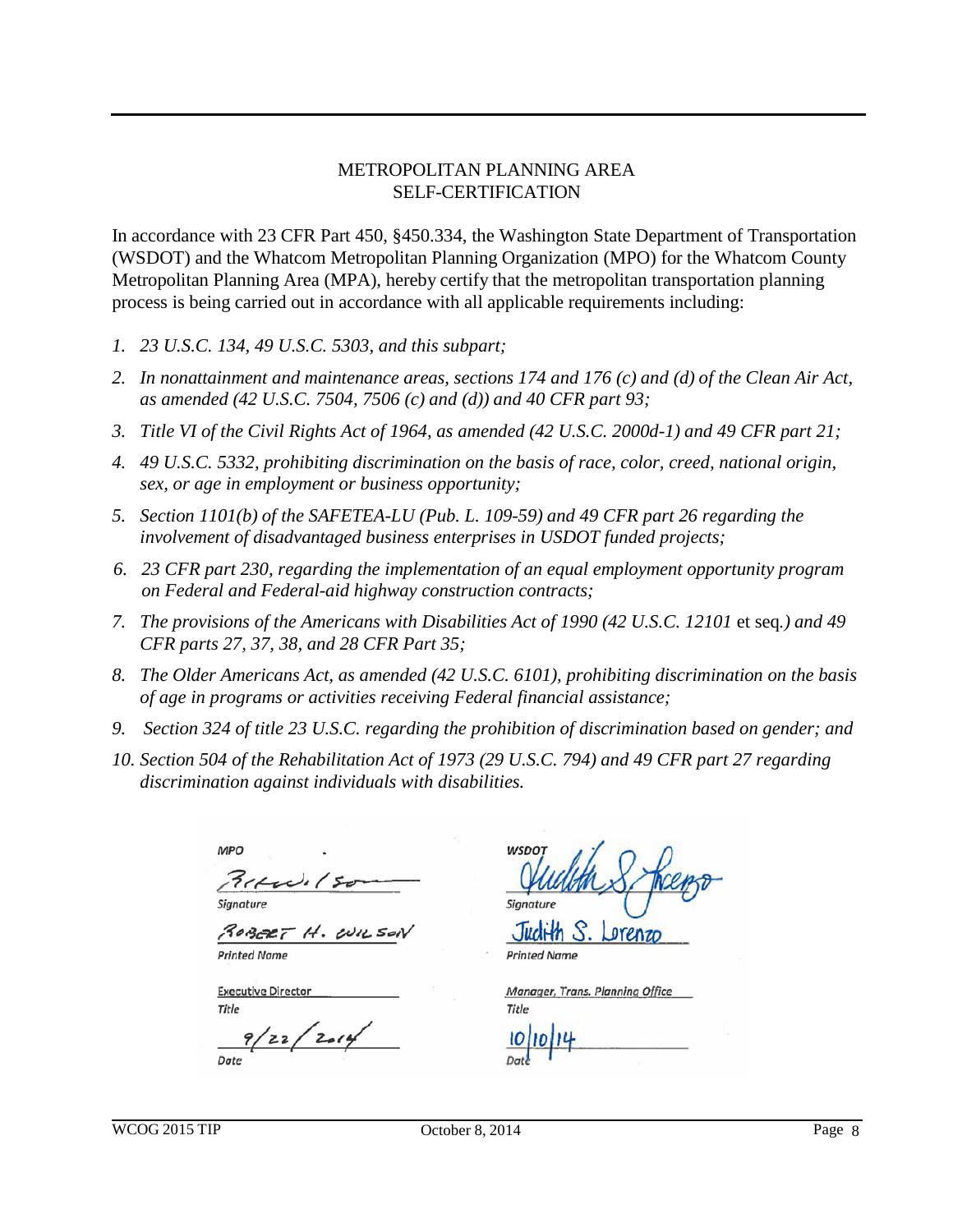# **CONSISTENCY WITH WHATCOM TRANSPORTATION PLAN**

The projects contained in the 2015-2018 years of the TIP are consistent with the goals of the [Whatcom Transportation](http://wcog.org/planning/wtp/) Plan (WTP). WCOG prepares the TIP based on input from local agencies and WSDOT, and all projects are considered for their consistency with the WTP.

# **FINANCIAL PLAN**

This TIP is based on, and therefore consistent with, the region's Whatcom Transportation Plan (WTP) required under Title 23 CFR Part 450. Financial feasibility for the region is well-stated in that plan. Any questions regarding feasibility of any TIP project may be answered by referring to the WTP. The project expenditures are listed in year of expenditure amounts as determined by the individual agencies. A regional approach to determining year of expenditure amounts will be implemented when Federal Highway Administration and the Federal Transit Administration issue guidance on the matter.

# **FUNDING PROGRAMS**

# FTA Section 5307 Urban Areas

FTA Section 5307 provides transit operators with predictable funding. Grants are allocated on a per capita basis to large urbanized areas. In small urban areas, the funding is distributed on a per capita basis, but the actual "schedule for release" is negotiated between WSDOT and the small transit operators. Section 5307 funds may be used for capital acquisition.

# Bridge Replacement and Rehabilitation Program (BR)

The Bridge Replacement and Rehabilitation Program is used to fund improvements to bridges determined to be deficient because of structural problems, physical deterioration, or functional obsolescence. The program assists local governments replace or rehabilitate roadway bridges over waterways, topographical barriers, other roadways, railroads, canals, ferry landings, etc. Funding of projects in this program is on a competitive basis. All jurisdictions must inventory their bridges according to state procedures. A statewide priority listing is established based in the inventory. Bridge projects are evaluated and selected on a priority basis by a committee comprised of city, county and WSDOT representatives.

#### Coordinated Border Infrastructure

The CBI funding is used to improve the safe movement of motor vehicles at or across the land border between the U.S. and Canada and the land border between the U.S. and Mexico.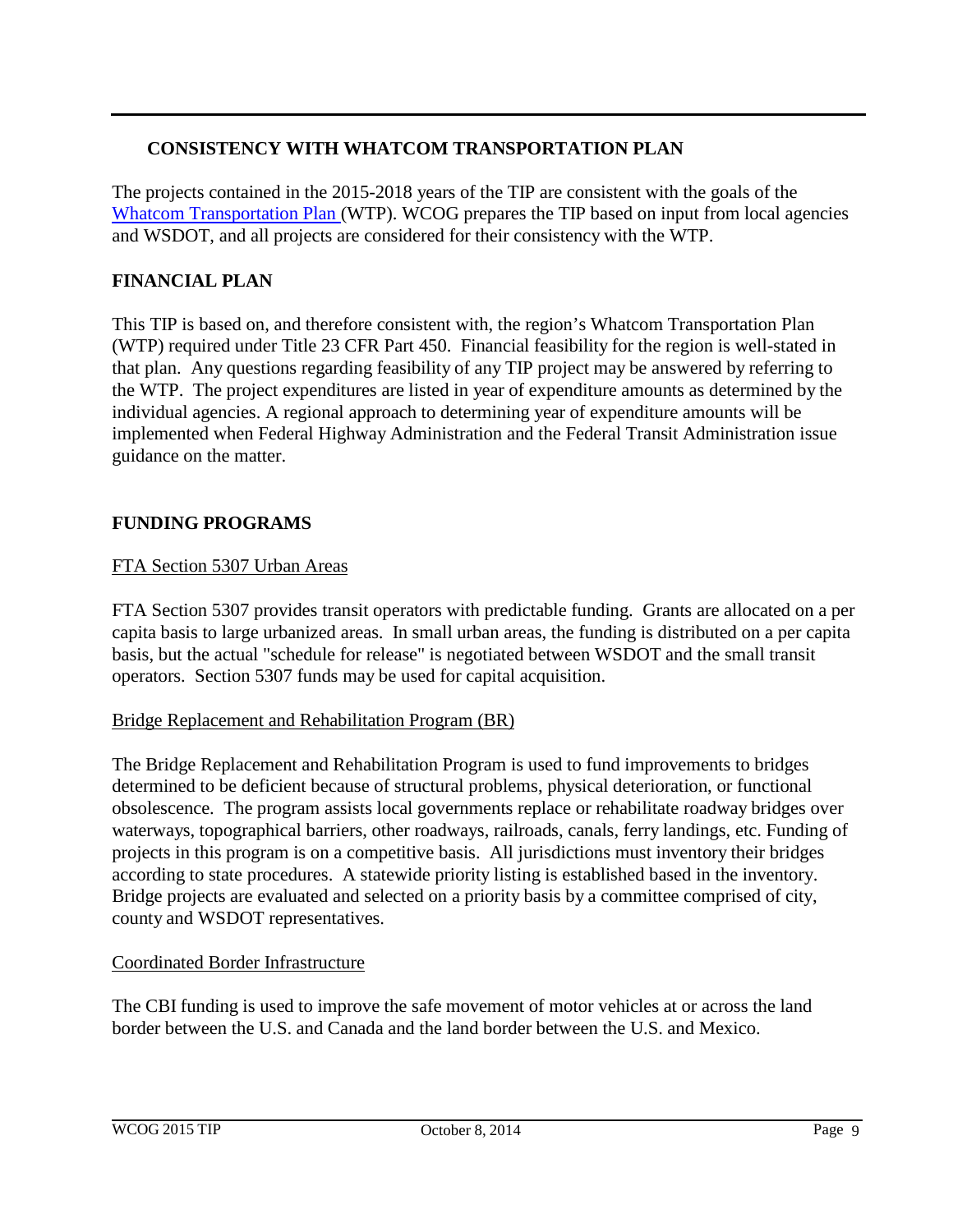# Ferry Boat Program or Ferry Boat Discretionary

The Ferry Boat Program (FBP) Program provides a special funding category for the construction of ferry boats and ferry terminal facilities.

# Demonstration (DEMO)

Transportation demonstration funds typically awarded as earmarks under the TEA-21 and SAFETEA-LU federal highway acts.

#### Highway Safety Improvement Program

The overall purpose of the HSIP program is to achieve a significant reduction in traffic fatalities and serious injuries on all public roads through the implementation of infrastructure-related highway safety improvements.

#### Interstate System (IM)

The Interstate system, although part of the NHS system, will continue to receive separate categorical funding. There are three distinct categories of interstate funding: Interstate Construction, Interstate Substitute Highway projects and Interstate Maintenance. Funding for Interstate Construction and Interstate Substitute Highway projects are based on a cost estimate to complete the interstate system. Funding factors for Interstate Maintenance (formerly the Interstate Resurfacing, Restoration, Rehabilitation and Reconstruction Program) include lane miles and vehicle miles traveled.

#### National Highway Performance Program (NHPP)

MAP-21 created the NHPP as a new category for federal transportation funding that incorporates Interstate Maintenance, the National Highway System (NHS) and the Highway Bridge Program for bridges that are on the NHS.

#### Surface Transportation Program (STP)

SAFETEA-LU's STP grant program may be used on any road (including NHS routes) that is not classified as a local or minor rural collector on the Federal-Aid highway system. Bridge projects on any public road may be funded with STP funds. Transit capital projects are also eligible under this program.

#### Transportation Alternatives Program (TAP)

Created by MAP-21, TAP funds transportation alternatives programs and projects including federally funded pedestrian and bicycle facilities, infrastructure projects for improving non-driver access to public transportation and improved mobility, community improvement activities, and environmental remediation; recreational trail projects; and safe routes to school projects.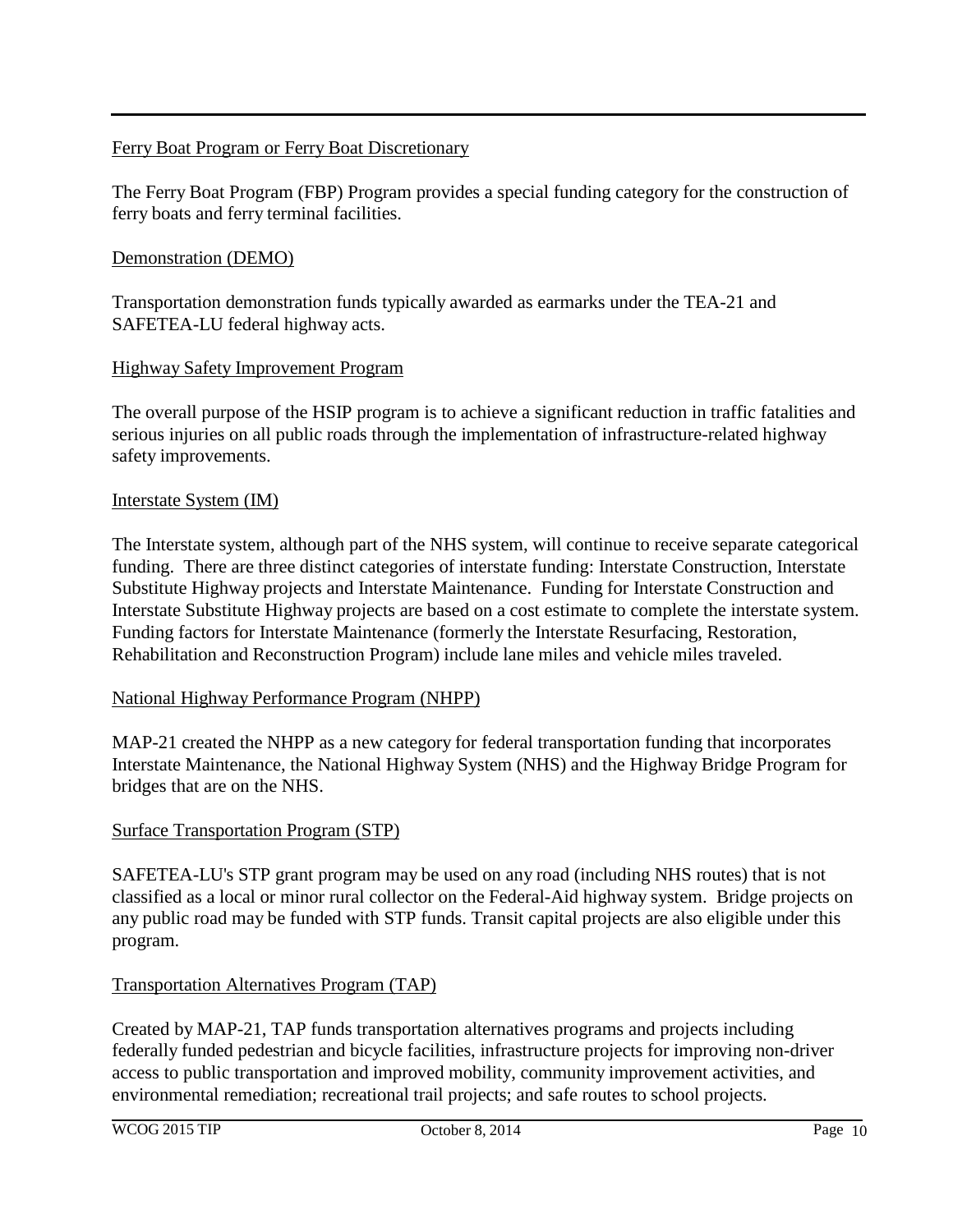# **TIP PROJECT AND FINANCIAL TABLES**

#### **The project and financial tables of the 2015 TIP are arranged in three tabs, MPO, non-MPO and Unfunded.**

The **MPO** section includes the funding secured four-year Metropolitan projects with a Financial Feasibility reports.

The **non-MPO** section includes the funding secured four-year non-MPO projects (outside the MPO boundary).

The **Unfunded** section includes the planned but not funding secured six-year MPO and non-MPO projects. The following abbreviations are used throughout the project tables:

Federal Funding Program Abbreviations

| <b>BIA</b>    | <b>Bureau of Indian Affairs</b>                                            |
|---------------|----------------------------------------------------------------------------|
| <b>BR</b>     | Bridge Replacement or Rehabilitation                                       |
| <b>CBI</b>    | <b>Coordinated Border Infrastructure</b>                                   |
| <b>CDBG</b>   | <b>Community Block Development Grant</b>                                   |
| <b>CMAQ</b>   | <b>Congestion Mitigation Air Quality</b>                                   |
| <b>DEMO</b>   | <b>SAFETEA-LU Demonstration or High Priority Projects</b>                  |
| Discretionary | Public Highway Lands, Scenic Byways, Other                                 |
| <b>FBP</b>    | Ferry Boat Program                                                         |
| <b>HSIP</b>   | <b>Highway Safety Improvement Program</b>                                  |
| IC            | <b>Interstate Construction</b>                                             |
| IM            | <b>Interstate Maintenance</b>                                              |
| <b>IRR</b>    | <b>Indian Reservation Roads</b>                                            |
| <b>NHS</b>    | National Highway System                                                    |
| <b>NHPP</b>   | National Highway Performance Program                                       |
| <b>SRTS</b>   | <b>Safe Routes To Schools</b>                                              |
| <b>STP</b>    | Surface Transportation Program (WSDOT only)                                |
| STP(C)        | STP Statewide Competitive Program                                          |
| STP(L)        | <b>STP Legislative Earmarks</b>                                            |
| STP(R)        | <b>STP Rural Regionally Selected</b>                                       |
| STP(S)        | STP Safety including hazard elimination and railroad crossing improvements |
| STP(US)       | <b>STP Urban Small</b>                                                     |
| TAP(US)       | <b>TAP Urban Small</b>                                                     |
| TAP(SR)       | <b>TAP Safe Routes to School</b>                                           |
| 3037          | Federal Transit Administration - JobAccess/Reverse Commute                 |
| 5307          | Federal Transit Administration - Urban Areas                               |
| 5309(Bus)     | Federal Transit Administration - Bus                                       |
| 5309(NS)      | Federal Transit Administration - New Starts                                |
| 5310          | Federal Transit Administration - Elderly/Disabled Persons                  |
| 5311          | Federal Transit Administration - Rural Areas                               |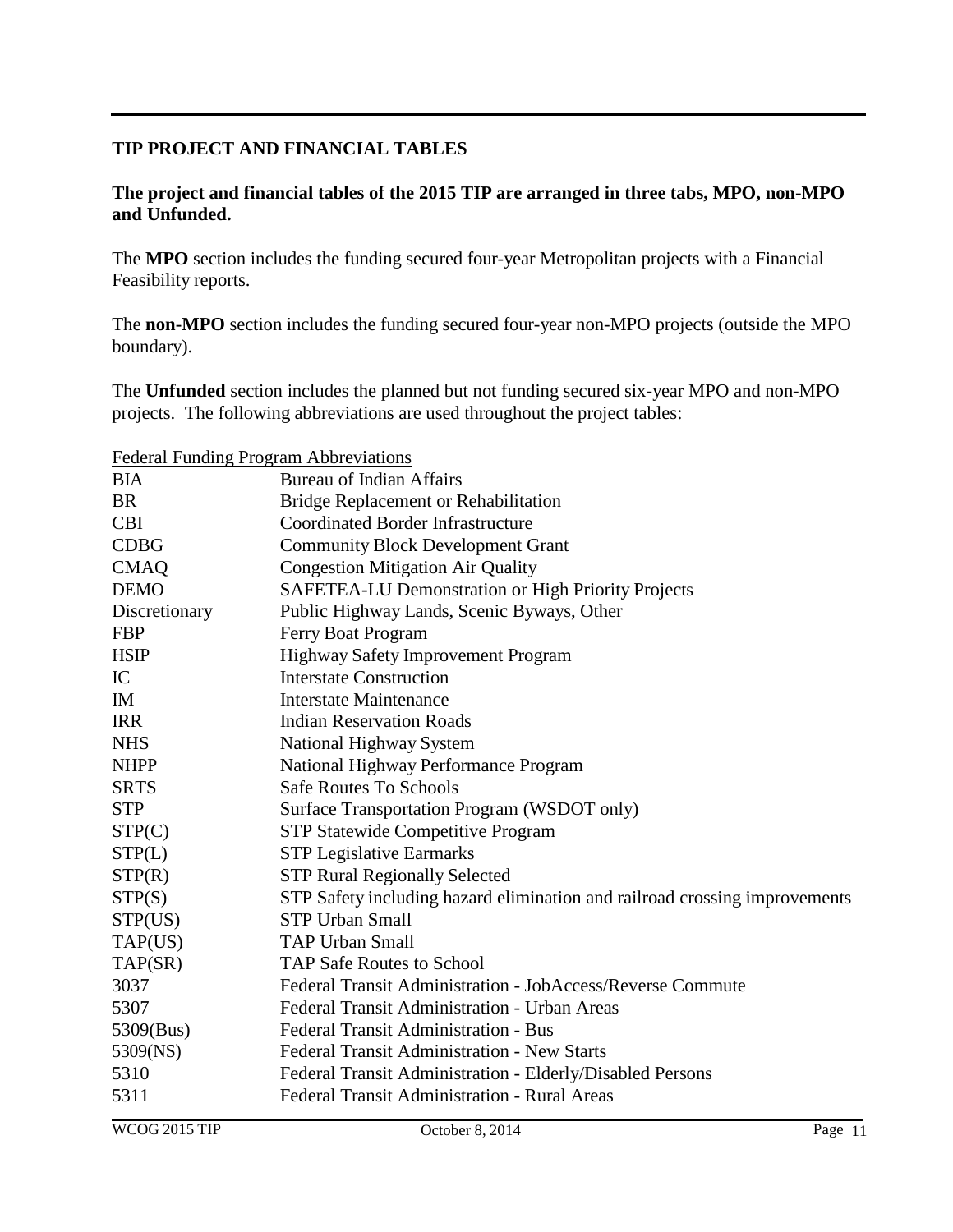| 5316                                       | Federal Transit Administration - Job Access/Reverse Commute Rural  |
|--------------------------------------------|--------------------------------------------------------------------|
| 5317                                       | Federal Transit Administration - New Freedom Program               |
|                                            |                                                                    |
| <b>State Funding Program Abbreviations</b> |                                                                    |
| AIP                                        | Urban Arterial Program (formerly Arterial Improvement program)     |
| <b>CAPP</b>                                | <b>County Arterial Preservation Program</b>                        |
| <b>CHAA</b>                                | Route Transfer Program (formerly City Hardship Assistance Program) |
| <b>CRAB</b>                                | <b>County Road Administration Board</b>                            |
| <b>FMSIB</b>                               | <b>Freight Mobility Strategic Investment Board</b>                 |
| <b>PSMP</b>                                | Pedestrian Safety & Mobility Program                               |
| <b>PWTF</b>                                | <b>Public Works Trust Fund</b>                                     |
| <b>RAP</b>                                 | <b>Rural Arterial Program</b>                                      |
| <b>SCP</b>                                 | <b>Small City Arterial Program (formerly Small City Program)</b>   |
| <b>TIB</b>                                 | <b>Transportation Improvement Board</b>                            |
| <b>TPP</b>                                 | <b>Transportation Partnerships Program</b>                         |
| <b>WSDOT</b>                               | WSDOT funding                                                      |
| <b>OTHER</b>                               | Any other state fund codes                                         |

The following graph depicts the variety of federal funding sources for the funding secured projects of both the MPO and non-MPO sections.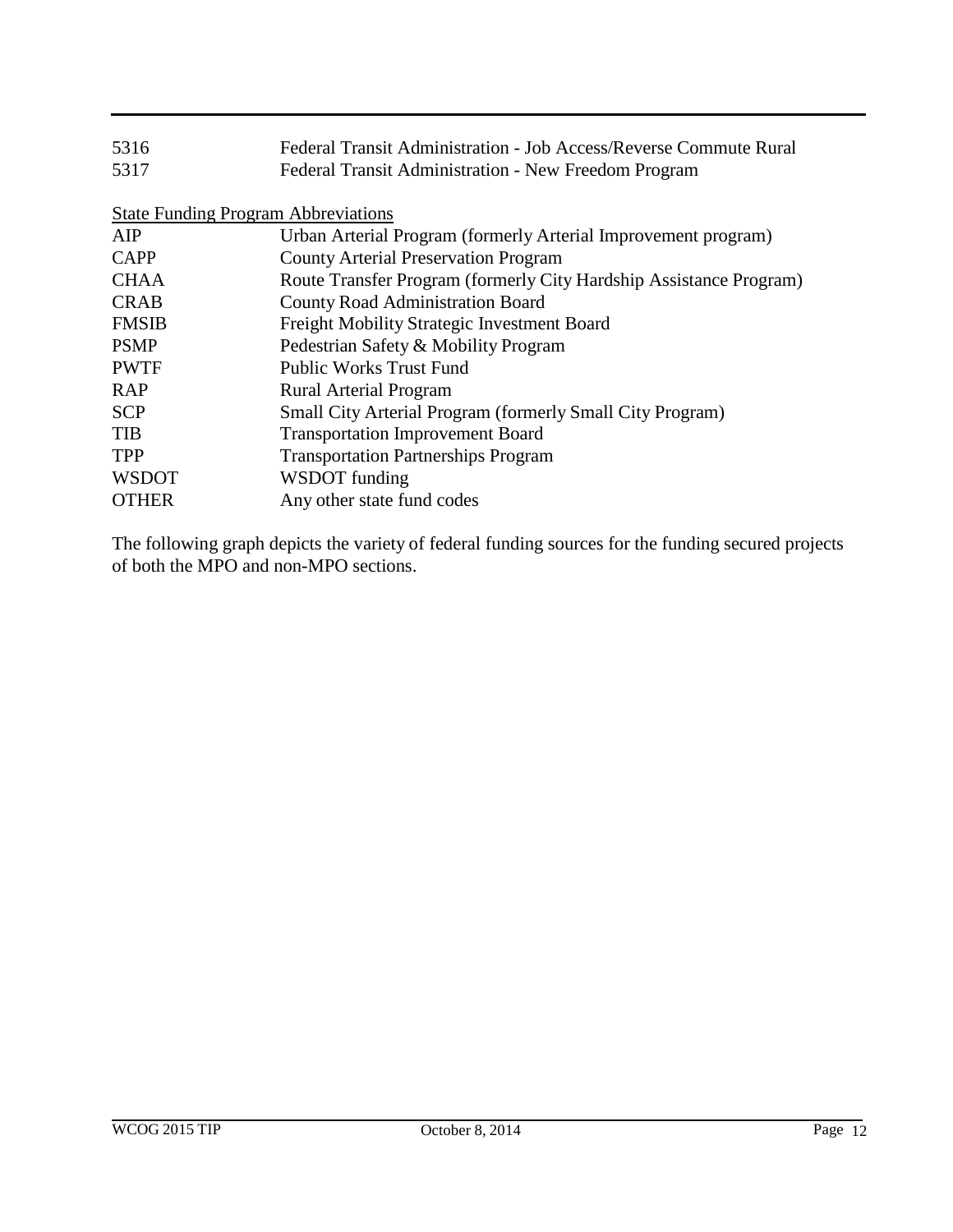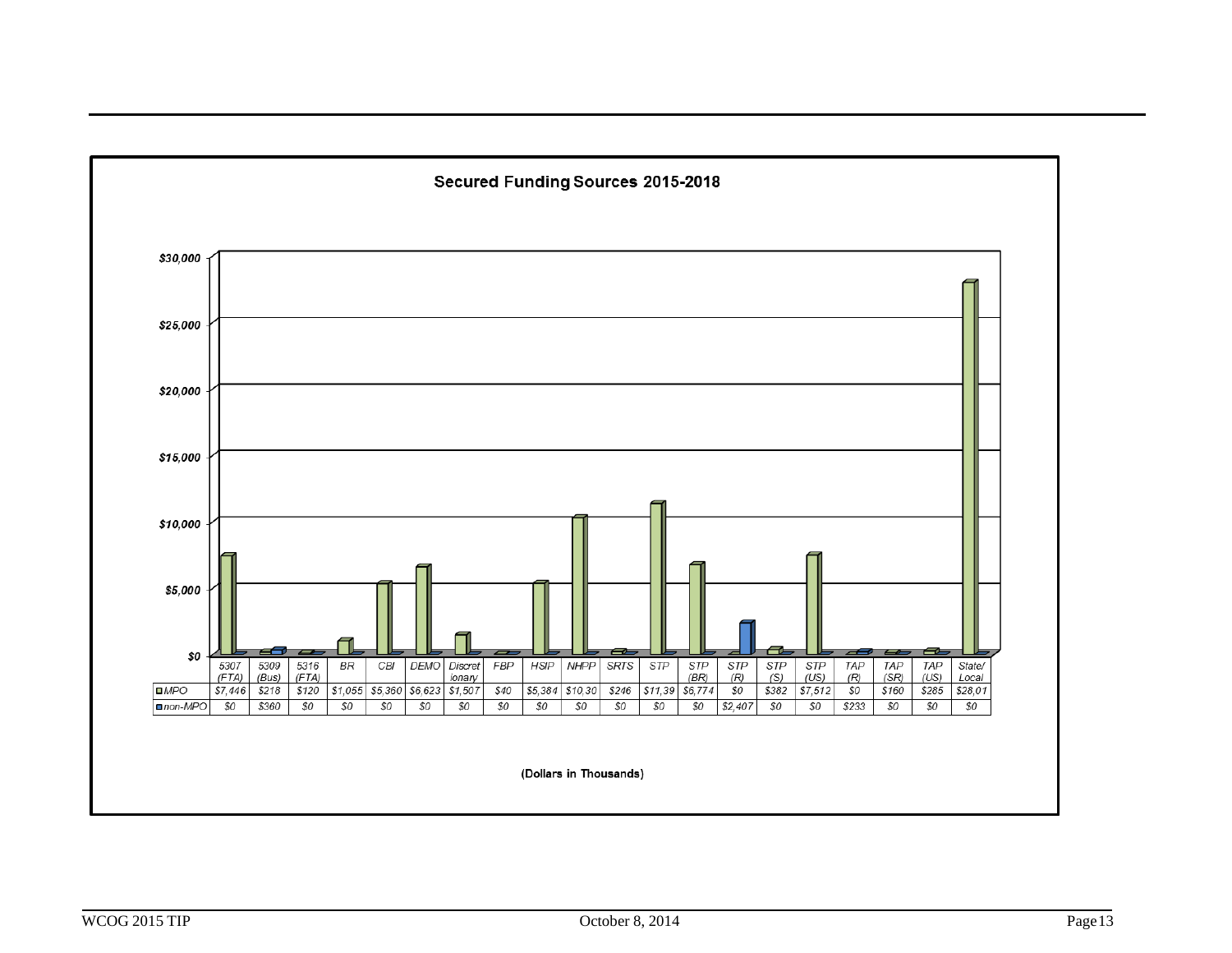# **2014 MPO TIP PROJECTS NOT INCLUDED IN THE 2015 TIP**

The following MPO projects were included in the funding secured section of the 2014 WCOG MPO TIP but are not included in the same section of the 2015 TIP. There are various reasons why a project would be dropped from the current TIP. It could be underway, completed, cancelled, on hold, rescheduled to beyond 2018, or not started as of the adoption date of this document but expected to be so before the 2015 TIP takes effect.

| <b>Jurisdiction</b><br><b>Project Name</b><br><b>Description</b> |                                                                                    | <b>Total Cost</b>                                                                       | <b>Status</b>              |                      |
|------------------------------------------------------------------|------------------------------------------------------------------------------------|-----------------------------------------------------------------------------------------|----------------------------|----------------------|
| Bellingham                                                       |                                                                                    |                                                                                         |                            |                      |
|                                                                  | Pedestrian Safety Improvements<br>James Street @ Aband Railroad Bridge Replacement | Install crossing countdown equipment<br>Replacement                                     | \$<br>350,000<br>3,219,000 | Underway<br>Underway |
| Lynden                                                           | Downtown Arterial Reconstruction                                                   | <b>Street Reconstruction</b>                                                            | 1,430,000                  | Underway             |
| <b>WCOG</b>                                                      |                                                                                    |                                                                                         |                            |                      |
|                                                                  | <b>IMTC Dynamic Border Management</b><br><b>Whatcom Smart Trips</b>                | Employ border congestion mitigation strategies<br>Implement education and encouragement | 187,500<br>500,000         | Underway<br>Underway |
| <b>Whatcom County</b>                                            | Rural Road Safety Program                                                          |                                                                                         | 1,940,000                  | Completed            |
|                                                                  |                                                                                    |                                                                                         |                            |                      |
| <b>WSDOT</b>                                                     | <b>Whatcom County BST</b>                                                          | Chip seal overlay                                                                       | 217,536                    | Underway             |
|                                                                  | I-5/Nooksack River Bridges                                                         | Painting                                                                                | 4362405                    | Underway             |
|                                                                  | SR 11/Tributary to Chuckanut Creek                                                 | <b>Fish Passage</b>                                                                     | 99,554                     | On hold              |
|                                                                  | SR 539/Lynden-Aldergrove                                                           | Port of Entry Improvements                                                              | 8,912,009                  | Underway             |
|                                                                  | SR 544/SR 539 to Everson                                                           | Rumblestrip Installation                                                                | 95,572                     | Underway             |
|                                                                  | SR 548/Unnamed Creek to Drayton Harbor                                             | Fish Passage                                                                            | 1,259,788                  | Underway             |
|                                                                  | SR 9/Bowen Rd Vic. To Sumas Ave Vic.                                               | Rumblestrip Installation                                                                | 37,939                     | Underway             |
|                                                                  | SR 9/Doran Road to SR 542                                                          | <b>Bituminous Surface Treatment</b>                                                     | 1,861,004                  | Underway             |
|                                                                  | SR 9/George Rd Vicinity                                                            | Railroad Crossing Improvements                                                          | 316,860                    | Underway             |
|                                                                  | SR 548/I-5 to North Star Rd - BST                                                  | Chip seal overlay                                                                       | 73,360                     | Underway             |
|                                                                  | SR 548/Grandview Rd to Dakota Creek Bridge                                         | Wide edge lanes installation                                                            | 89,080                     | Underway             |
| <b>WTA</b>                                                       |                                                                                    |                                                                                         |                            |                      |
|                                                                  | Replace Approx Eleven Paratransit Vehicles                                         |                                                                                         | 1,463,000                  | Completed            |
|                                                                  | Replace Approx Twelve Vanpool Vans                                                 |                                                                                         | 422,000                    | Completed            |
|                                                                  | <b>Replace MDTS</b>                                                                |                                                                                         | 225,000                    | Completed            |
|                                                                  | 2014 Facilities Infrastructure Improvements                                        |                                                                                         | 150,000                    | Completed            |
|                                                                  | <b>Farebox Replacement</b>                                                         |                                                                                         | 2,500,000                  | Underway             |
|                                                                  | Shelter Replacement Project                                                        |                                                                                         | 400,000                    | Underway             |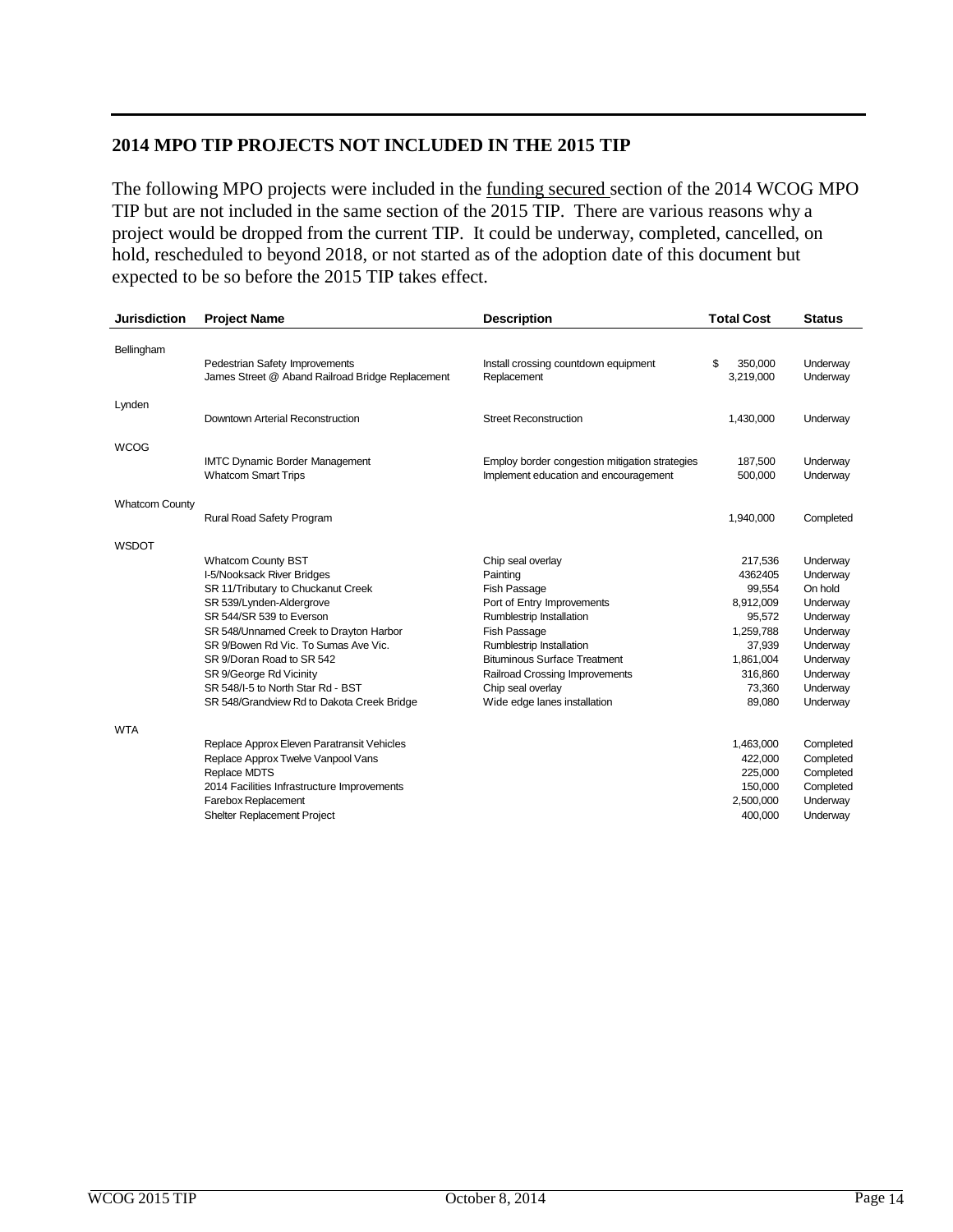This page intentionally left blank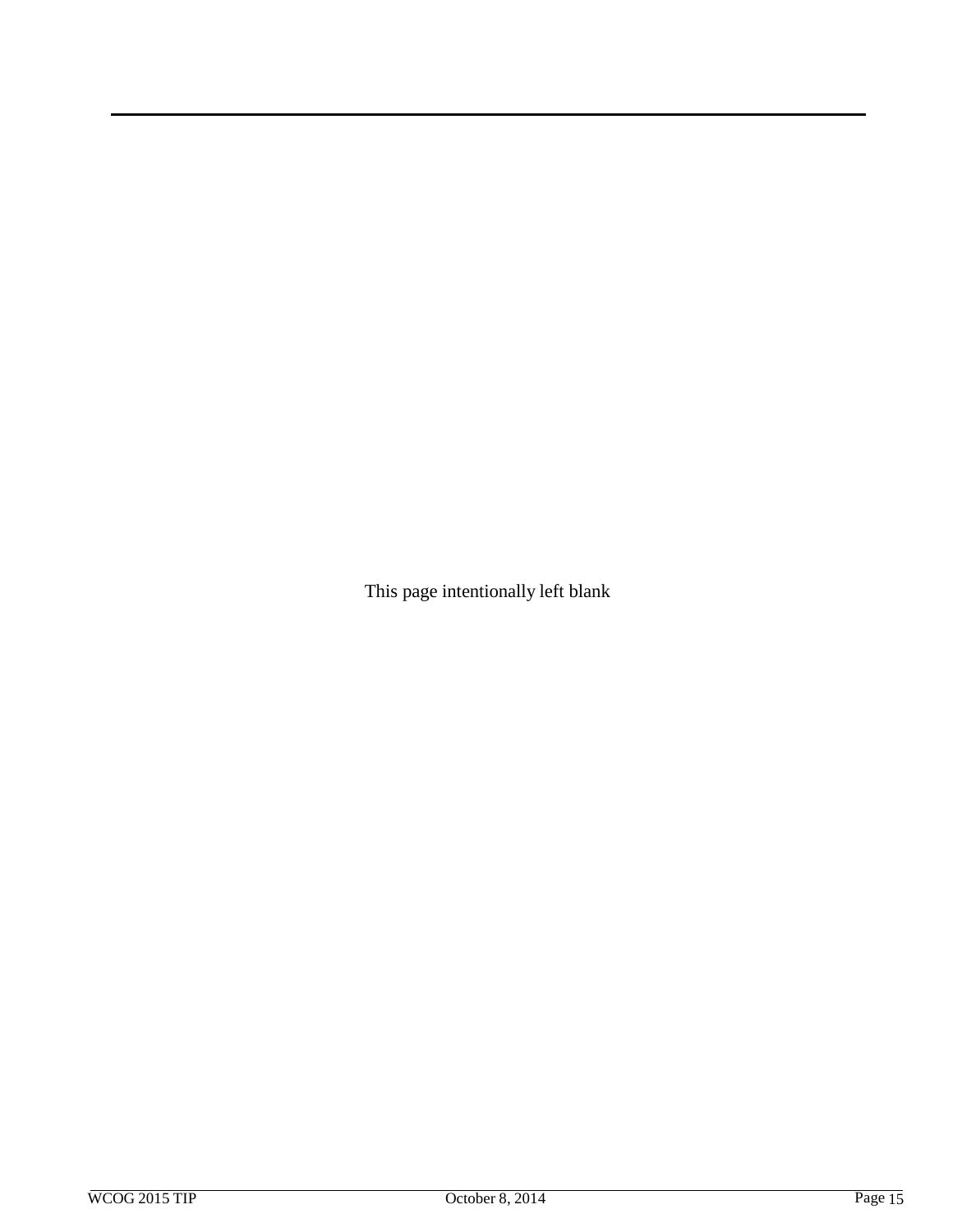| <b>Agency</b> | <b>Project Title</b>                                                | <b>Project Description</b>                                                                                                                                                                                                                                                                                                                                                                                                                                                        | <b>Federal</b> | Federal Funds State Funds Local Funds |             |             | <b>Total Funds</b> |
|---------------|---------------------------------------------------------------------|-----------------------------------------------------------------------------------------------------------------------------------------------------------------------------------------------------------------------------------------------------------------------------------------------------------------------------------------------------------------------------------------------------------------------------------------------------------------------------------|----------------|---------------------------------------|-------------|-------------|--------------------|
|               |                                                                     |                                                                                                                                                                                                                                                                                                                                                                                                                                                                                   | <b>Fund</b>    |                                       |             |             | Programmed         |
| Bellingham    | Alabama Street Corridor<br><b>Multimodal Safety</b><br>Improvements | Corridor roadway configuration feasibility study and construction implementation of<br>chosen alternative.                                                                                                                                                                                                                                                                                                                                                                        | <b>HSIP</b>    | \$1,315,256                           |             | \$1,075,266 | \$2,390,522        |
| Bellingham    | Blodel Avenue, Phase 2                                              | Construct new minimum standard arterial connection.                                                                                                                                                                                                                                                                                                                                                                                                                               |                |                                       |             | \$1,500,000 | \$1,500,000        |
| Bellingham    | Carl Cozier Safe School                                             | The project includes sidewalk, curb, gutter, drainage, curb ramps, crosswalk markings                                                                                                                                                                                                                                                                                                                                                                                             | TAP(SR)        | \$159,600                             |             | \$17,800    | \$177,400          |
|               | Routes                                                              | and signage, curb extensions, flashing beacons, bicycle racks, educational materials and<br>events, increased school zone crosswalk and speed emphasis patrols.                                                                                                                                                                                                                                                                                                                   |                |                                       |             |             |                    |
| Bellingham    | <b>Granary Avenue and Bloedel</b><br>Avenue                         | Granary, a new arterial street beginning at Roeder Ave and extending SW<br>approximately 400 feet to Bloedel Ave, which then will extend south approximately<br>400 feet. A new signal will be installed at the intersection of Granary and Roeder<br>Avenue. Both streets will include two vehicle lanes, left-turn lane, parking, bike lanes,<br>curb gutters, sidewalks, and utilities. Roeder Bridge may need to be widened to<br>accommodate turning movements from Granary. | <b>DEMO</b>    | \$5,918,273                           |             |             | \$5,918,273        |
| Bellingham    | Woodstock Intersection<br>Improvements                              | Revise the intersection layout with Woodstock Way making James Street Road to<br>Woodstock Way the through traffic movement to eliminate site distance hazards. The<br>road will be widened from the existing 31 foot width to a 54 foot width incorporating a<br>two way left turn lane, bicycle lanes, and sidewalks.                                                                                                                                                           | STP(US)        | \$1,643,848                           | \$343,330   | \$148,462   | \$2,135,640        |
| Bellingham    | Mahogany - Arctic Ave Arteria                                       | New construction for Mahogany Ave and Arctic Ave multimodal arterial connection.                                                                                                                                                                                                                                                                                                                                                                                                  | STP(US)        | \$200,000                             | \$2,250,000 | \$1,486,672 | \$3,936,672        |
| Bellingham    | N. State St. / E. Laurel St.<br>Pedestrian Safety<br>Improvements   | Instal sidewalk, curb extensions, ADA ramps, marked crosswalks, and signage.                                                                                                                                                                                                                                                                                                                                                                                                      | <b>HSIP</b>    | \$300,000                             |             |             | \$300,000          |
| Bellingham    | <b>Orchard Drive Extension</b><br>beneath Interstate 5              | Orchard Drive Extension is a new multi-modal arterial and multi-use trail connection<br>extending from east Birchwood Ave/Squalicum Parkway, under I-5 along the railroad<br>tunnel, to west of James Street.                                                                                                                                                                                                                                                                     | STP(US)        | \$1,000,000                           |             | \$800,000   | \$1,800,000        |
| Bellingham    | Chestnut - Bay at RR                                                | New overlay for the deteriorated bridge deck and replace the damaged expansion<br>joints                                                                                                                                                                                                                                                                                                                                                                                          | STP(BR)        | \$2,145,608                           |             |             | \$2,145,608        |
| <b>Blaine</b> | Boblett / SR 543 Intersection<br>and Signalization                  | Improvements will include: Signalization, channelization, stormwater, non-motorized,<br>ITS border signage, pavement rehabilitation, and right of way acquisition.                                                                                                                                                                                                                                                                                                                | STP(US)        | \$781,750                             | \$122,007   | \$264,993   | \$1,168,750        |
| <b>Blaine</b> | Hughes Ave/Peace Portal<br>Intersection Realignment                 | Realign the Hughes Ave and Peace Portal Intersection to improve turn radii and lane<br>widths. The project also includes bus pull outs and connecting sidewalks.                                                                                                                                                                                                                                                                                                                  | STP(US)        | \$595,817                             | \$92,989    | \$176,534   | \$865,340          |
| Everson       | <b>Lincoln Street</b><br>Improvements, Phase 1                      | Reconstruct street to act as a parallel arterial to the State Highway. Adding sidewalks on STP(R)<br>both sides of the street and a bike lane.                                                                                                                                                                                                                                                                                                                                    |                | \$703,800                             | \$124,000   | \$92,200    | \$920,000          |
| Everson       | Lincoln Street<br>Improvements, Phase II                            | New construction and extension of Lincoln Street from Washington Street to Blair Drive<br>includes sidewalks and a bike lane.                                                                                                                                                                                                                                                                                                                                                     | STP(R)         | \$688,500                             | \$107,454   | \$304,046   | \$1,100,000        |
| Ferndale      | Church Road Improvement<br>Project, Main to Heather                 | This widening/reconstruction project will eliminate the slope that reaches 12% in some<br>places and add sidewalks, bus pullouts and stormwater detention/treatment. Prior:<br>\$863,179                                                                                                                                                                                                                                                                                          | STP(US)        | \$2,037,541                           | \$800,000   | \$1,228,980 | \$4,066,521        |
| Lynden        | Benson Road                                                         | Upgrade to Full City Standard                                                                                                                                                                                                                                                                                                                                                                                                                                                     |                |                                       |             | \$4,350,000 | \$4,350,000        |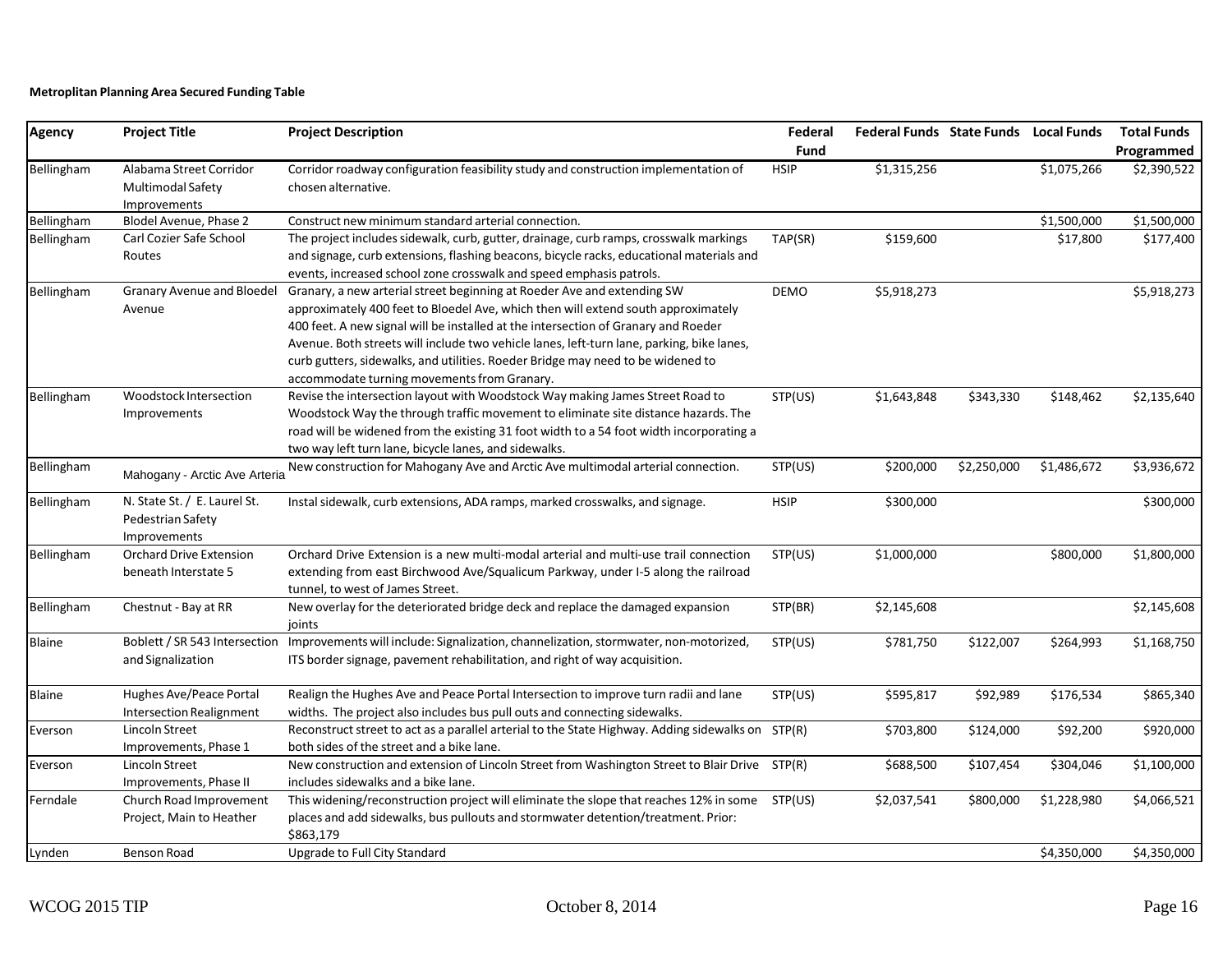| <b>Agency</b>     | <b>Project Title</b>                                             | <b>Project Description</b>                                                                                                                                                                                                                                                                                                                                                                                                            | Federal     | Federal Funds State Funds Local Funds |             | <b>Total Funds</b> |
|-------------------|------------------------------------------------------------------|---------------------------------------------------------------------------------------------------------------------------------------------------------------------------------------------------------------------------------------------------------------------------------------------------------------------------------------------------------------------------------------------------------------------------------------|-------------|---------------------------------------|-------------|--------------------|
|                   |                                                                  |                                                                                                                                                                                                                                                                                                                                                                                                                                       | <b>Fund</b> |                                       |             | Programmed         |
| Lynden            | Jim Kaemingk Sr. Glenning<br><b>Street Trail Gap Elimination</b> | Construct multi-modal sidewalk system.                                                                                                                                                                                                                                                                                                                                                                                                | TAP(US)     | \$258,185                             | \$40,295    | \$298,480          |
| Lynden            | Jim Kaemingk Sr. Trail<br>Extension                              | The project includes shared use path, sidewalk, curb, gutter, planter strip, speed<br>feedback signs with flashing beacons, and educational materials and events.                                                                                                                                                                                                                                                                     | <b>SRTS</b> | \$246,300                             |             | \$246,300          |
| Lynden            | Main Street Corridor<br>Completion                               | Improve remaining section of Main Street between SR539 and Berthusen Road to full<br>City all-weather arterial standards.                                                                                                                                                                                                                                                                                                             | STP(US)     | \$8,437                               | \$1,801,317 | \$1,809,754        |
| Lynden            | <b>Riverview Road Gap</b><br>Elimination                         | New road construction providing southeastern access to downtown Lynden and<br>Historic Business District.                                                                                                                                                                                                                                                                                                                             | STP(US)     | \$1,030,051                           | \$654,049   | \$1,684,100        |
| <b>WCOG</b>       | <b>Unified Planning Work</b><br>Program                          | Planning and programming responsibilities identified in the WCOG Unified Planning<br>Work Programs (SFYs 2011-2016)                                                                                                                                                                                                                                                                                                                   | STP(US)     | \$214,523                             | \$33,480    | \$248,003          |
| Whatcom<br>County | Birch Bay - Lynden Road /<br>Portal Way                          | Improve efficiency and safety of the intersection by installation of signalization,<br>channelization, crosswalks, widening the BNSF rail crossing, and correcting the sharp<br>grade difference between the crossing and the intersection. Other improvements<br>include multi-modal shoulders, drainage, and storm water treatment facilities, safety<br>improvements, illumination, and upgrading the BNSF crossing signal system. | STP(R)      | \$24,614                              | \$3,842     | \$28,456           |
| Whatcom<br>County | Birch Bay Drive & Pedestrian<br>Facility                         | This project will construct a soft shore roadway protection berm with a pedestrian<br>pathway and install drainage upgrades.                                                                                                                                                                                                                                                                                                          |             |                                       | \$1,550,000 | \$1,550,000        |
| Whatcom<br>County | Hannegan Road / Nooksack<br>River, Bridge No. 252                | Repair original rip rap revetment and embed rip rap toe protection around Pier 2.                                                                                                                                                                                                                                                                                                                                                     | <b>BR</b>   | \$234,210                             | \$20,000    | \$254,210          |
| Whatcom<br>County | Portal Way / Dakota Creek,<br>Bridge No. 500                     | The Bridge will be seismically retrofitted with steel column jackets, restrainer<br>assemblies, new pier diaphragms, girder stops, and an abutment anchor system.                                                                                                                                                                                                                                                                     | STP(BR)     | \$2,925,000                           | \$438,900   | \$3,363,900        |
| Whatcom<br>County | Potter Road / South Fork<br>Nooksack River, Bridge No.<br>148    | Remove and replace structure with 360 foot long, two-span reinforced concrete girder<br>structure.                                                                                                                                                                                                                                                                                                                                    | <b>BR</b>   | \$820,457                             | \$205,114   | \$1,025,571        |
| Whatcom<br>County | Bridge No. 512                                                   | Slater Road - Nooksack River, Remove and repaint existing bridge structure.                                                                                                                                                                                                                                                                                                                                                           | STP(BR)     | \$1,704,000                           |             | \$1,704,000        |
| Whatcom<br>County | <b>Slater Road Intersections</b>                                 | Add left turn lanes on Slater Rd at the Ferndale Rd and Imhoff Rd intersections and<br>widen the connecting roadway between the intersections.                                                                                                                                                                                                                                                                                        | STP(R)      | \$990,000                             | \$1,400,000 | \$2,390,000        |
| Whatcom<br>County | Lummi Island Dolphin and<br><b>Breakwater Replacement</b>        | Replace existing timber pile dolphins and breakwater with steel pile supported<br>structures                                                                                                                                                                                                                                                                                                                                          | <b>FBP</b>  | \$40,000                              | \$10,000    | \$50,000           |
| Whatcom<br>County | South Pass Road / Saar<br>Creek, Bridge No. 212                  | <b>Bridge Replacement</b>                                                                                                                                                                                                                                                                                                                                                                                                             |             |                                       | \$775,000   | \$775,000          |
| <b>WTA</b>        | Replace Approx six (6)<br><b>Paratransit Vehicles</b>            | Replace Approx six (6) Paratransit Vehicles                                                                                                                                                                                                                                                                                                                                                                                           | 5307        | \$685,580                             | \$140,420   | \$826,000          |
| <b>WTA</b>        | <b>Bus Safety Modifications</b>                                  | Additional safety measures for driver seat area                                                                                                                                                                                                                                                                                                                                                                                       | 5307        | \$320,000                             | \$80,000    | \$400,000          |
| <b>WTA</b>        | Purchase (approx 2) Mini-<br>sized Vehicles                      | Purchase approximately two mini-sized vehicles for East County service expansion                                                                                                                                                                                                                                                                                                                                                      | 5307        | \$298,800                             | \$61,200    | \$360,000          |
| <b>WTA</b>        | Replace (4) Orions with<br>Hybrids                               | Replace (4) Orions with Hybrids                                                                                                                                                                                                                                                                                                                                                                                                       | 5307        | \$2,373,800                           | \$486,200   | \$2,860,000        |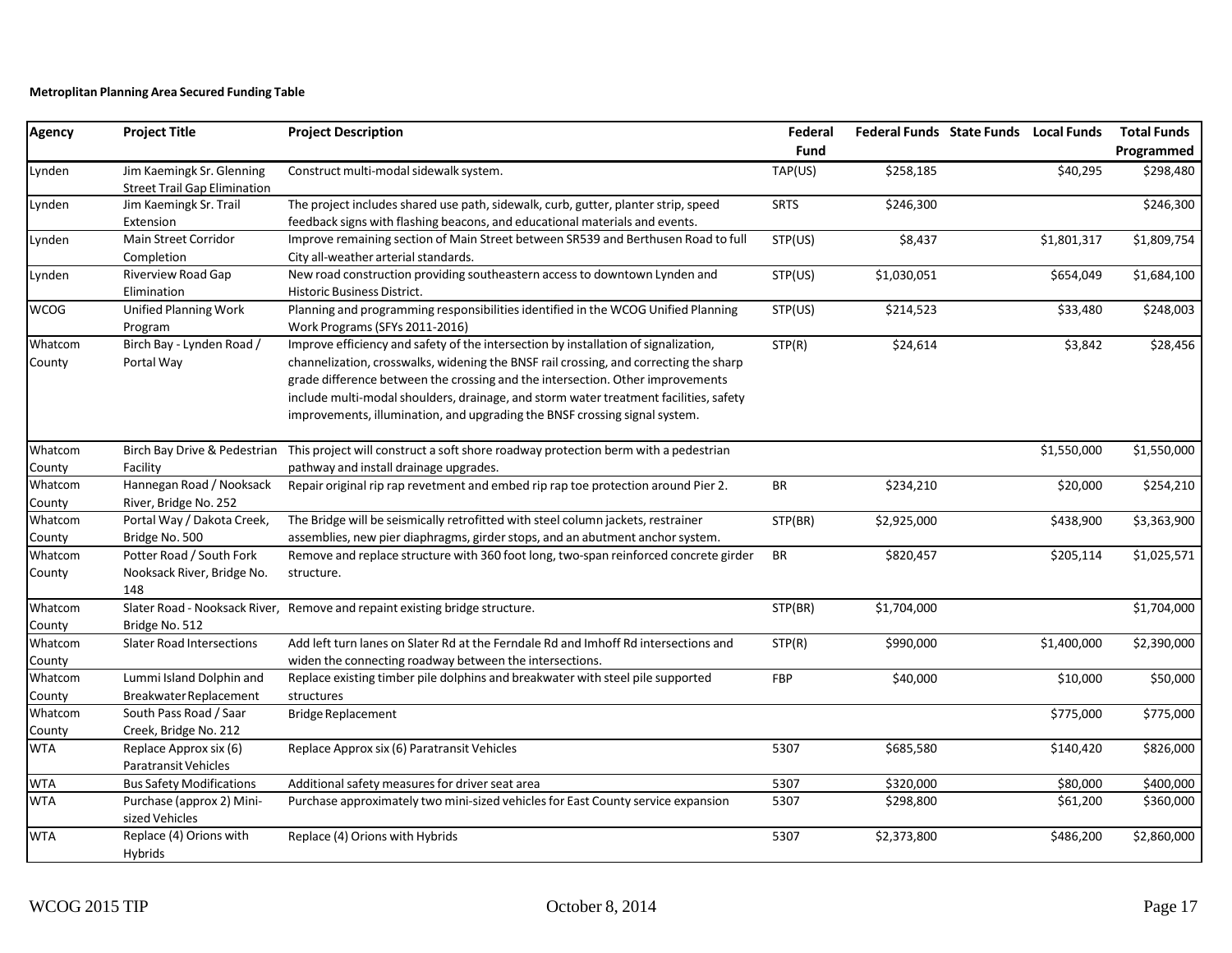| <b>Agency</b>     | <b>Project Title</b>                                        | <b>Project Description</b>                                                                                                                                                                                                                                                                                                                                                                                                                  | <b>Federal</b> | <b>Federal Funds State Funds Local Funds</b> |           |           | <b>Total Funds</b> |
|-------------------|-------------------------------------------------------------|---------------------------------------------------------------------------------------------------------------------------------------------------------------------------------------------------------------------------------------------------------------------------------------------------------------------------------------------------------------------------------------------------------------------------------------------|----------------|----------------------------------------------|-----------|-----------|--------------------|
|                   |                                                             |                                                                                                                                                                                                                                                                                                                                                                                                                                             | <b>Fund</b>    |                                              |           |           | Programmed         |
| <b>WTA</b>        | <b>Replace Aging Fleet DVRs</b>                             | Replace fleet's aging digital voice recorders                                                                                                                                                                                                                                                                                                                                                                                               | 5307           | \$328,000                                    |           | \$82,000  | \$410,000          |
| <b>WTA</b>        | <b>Smart Bus Applications-APTS</b>                          | <b>Smart Bus Applications-APTS</b>                                                                                                                                                                                                                                                                                                                                                                                                          | 5307           | \$3,200,000                                  |           | \$800,000 | \$4,000,000        |
| <b>WTA</b>        | Trapeze Driver/Dispatch<br>Web Tool                         | Trapeze Driver/Dispatch Web Tool                                                                                                                                                                                                                                                                                                                                                                                                            | 5307           | \$120,000                                    |           | \$30,000  | \$150,000          |
| <b>WTA</b>        | Upgrade Radio System                                        | Upgrade Radio System                                                                                                                                                                                                                                                                                                                                                                                                                        | 5307           | \$240,000                                    |           | \$60,000  | \$300,000          |
| WSDOT - NW        | I-5 NB/Nulle Rd to Samish<br>Highway Vic - NB Paving        | This project will resurface I-5 from MP 243.34 to MP 246.04 to preserve the roadway,<br>using an estimated depth of 0.15' HMA. In addition, the project will restore minor<br>safety items.                                                                                                                                                                                                                                                 | <b>CBI</b>     | \$2,304,615                                  | \$50,844  |           | \$2,355,459        |
| <b>WSDOT - NW</b> | I-5/NB Nooksack River to<br>Blaine - Paving                 | Overlay the northbound lanes of I-5 from MP 263.22 to MP 273.86 with 0.15" of HMA.<br>Mill and fill the ramps at the Portal Way, SR 548/Grandview, and Birch Bay-Lynden<br>Road and Peace Portal Drive interchanges with 0.15" of HMA.                                                                                                                                                                                                      | CBI, NHPP      | \$7,331,050                                  | \$161,814 |           | \$7,492,864        |
| <b>WSDOT - NW</b> | I-5/SB Nulle Road to Iowa St<br>Vic. - Paving               | This project will resurface I-5 Southbound from MP 243.47 to MP 246.04 to preserve<br>the roadway, using an estimated depth of 0.15' HMA. In addition, the project will<br>restore minor safety items.                                                                                                                                                                                                                                      | CBI            | \$2,481,862                                  | \$55,343  |           | \$2,537,205        |
| <b>WSDOT - NW</b> | Northwest Region Basic<br>Safety                            | To address regionwide structurally deficient safety features which need to be adjusted<br>or replaced to sustain safety for the traveling public. Potential improvements may<br>include guardrail, guardrail terminals, bridge end protection, concrete barrier where<br>needed. This project is in WCOG, SMPO, RTPO, and PSRC. The total shown is for WCOG<br>only.                                                                        | <b>STP</b>     | \$394,352                                    | \$8,048   |           | \$402,400          |
| <b>WSDOT - NW</b> | SR 539/I-5 to Kellogg Road -<br>Paving                      | Resurfaces deteriorating asphalt pavement (due to rutting, cracking, and normal wear)<br>with an asphalt overlay. Extends the service life of the existing pavement.                                                                                                                                                                                                                                                                        | <b>NHPP</b>    | \$3,548,009                                  | \$78,544  |           | \$3,626,553        |
| WSDOT - NW        | SR 542/Anderson Creek<br>Culvert                            | This project will replace the existing fish ladder, double box culvert, and causeway with<br>a new 3-span bridge. Installation of grade control structures and alterations to the<br>streams vertical profile will be required. Some additional channel reshaping will also be<br>needed to facilitate an increase of the 100 year flood plain. Storm water Treatment<br>facilities will be constructed onsite for new impervious surfaces. | <b>STP</b>     | \$6,179,962                                  | \$187,200 |           | \$6,367,162        |
| WSDOT - NW        | SR 542/Hedrick Creek - Fish<br><b>Barrier</b>               | Remove existing fish passage barrier and replace with a fish-passable structure.                                                                                                                                                                                                                                                                                                                                                            | <b>STP</b>     | \$4,716,936                                  | \$96,264  |           | \$4,813,200        |
| <b>WSDOT - NW</b> | SR 542/SR 547 - Intersection<br>Improvement                 | This project will construct intersection improvements to reduce the risk of collisions at<br>this intersection. Illumination will be provided.                                                                                                                                                                                                                                                                                              | Discretionary  | \$1,506,985                                  | \$255,015 |           | \$1,762,000        |
| WSDOT - NW        | SR 548/Unnamed Creek to<br>Drayton Harbor - Fish<br>Passage | Remove the existing fish passage barrier and replace it with a fish passable structure.                                                                                                                                                                                                                                                                                                                                                     | <b>STP</b>     | \$80,556                                     | \$1,644   |           | \$82,200           |
| WSDOT - NW        | SR 9/Tawes Creek - Fish<br>Passage                          | Remove the existing fish passage barrier and replace it with a fish passable structure.                                                                                                                                                                                                                                                                                                                                                     | <b>STP</b>     | \$25,378                                     | \$518     |           | \$25,896           |
| WSDOT - NW        | SR 9/Van Zandt - Railroad<br>Crossing Improvements          | This project will coordinate with the railroad to install an advanced warning system to<br>alert motorists of approaching trains on SR 9 at MP 77.38. Required safety work will be<br>performed as needed.                                                                                                                                                                                                                                  | STP(S)         | \$381,729                                    | \$7,791   |           | \$389,520          |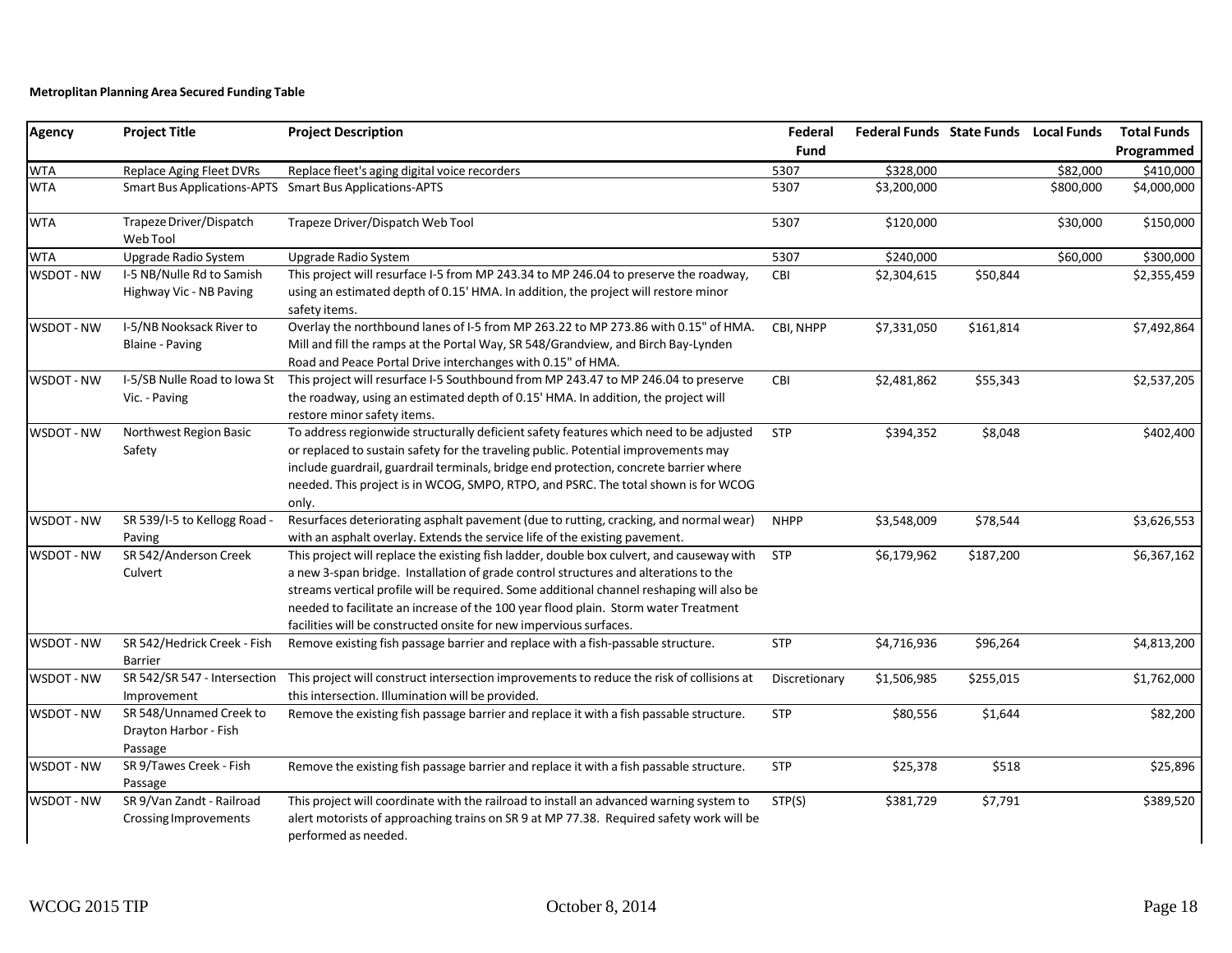| Agency            | <b>Project Title</b>                       | <b>Project Description</b>                                                                                                                                                                                                                                                                                                                                                         | <b>Federal</b> | <b>Federal Funds State Funds</b> |             | <b>Local Funds</b> | <b>Total Funds</b> |
|-------------------|--------------------------------------------|------------------------------------------------------------------------------------------------------------------------------------------------------------------------------------------------------------------------------------------------------------------------------------------------------------------------------------------------------------------------------------|----------------|----------------------------------|-------------|--------------------|--------------------|
|                   |                                            |                                                                                                                                                                                                                                                                                                                                                                                    | <b>Fund</b>    |                                  |             |                    | Programmed         |
| <b>WSDOT-RAIL</b> | <b>Blaine - Customs Facility</b><br>Siding | Currently, passenger trains experience delays on the tracks south of Blaine. This project<br>provides additional rail line capacity to accommodate customs and security needs,<br>while also reducing congestion for freight and passenger trains. This will provide faster,<br>more reliable Amtrak Cascades service. Prior: PE \$3,300,400 RW \$1,000 (Fed) CN<br>$$1,000$ (Fed) | STP(S)         | \$4,472,591                      | \$2,999,733 |                    | \$7,472,324        |
|                   |                                            |                                                                                                                                                                                                                                                                                                                                                                                    |                | \$66,975,975                     | \$7,742,538 | \$20,116,770       | \$94,835,283       |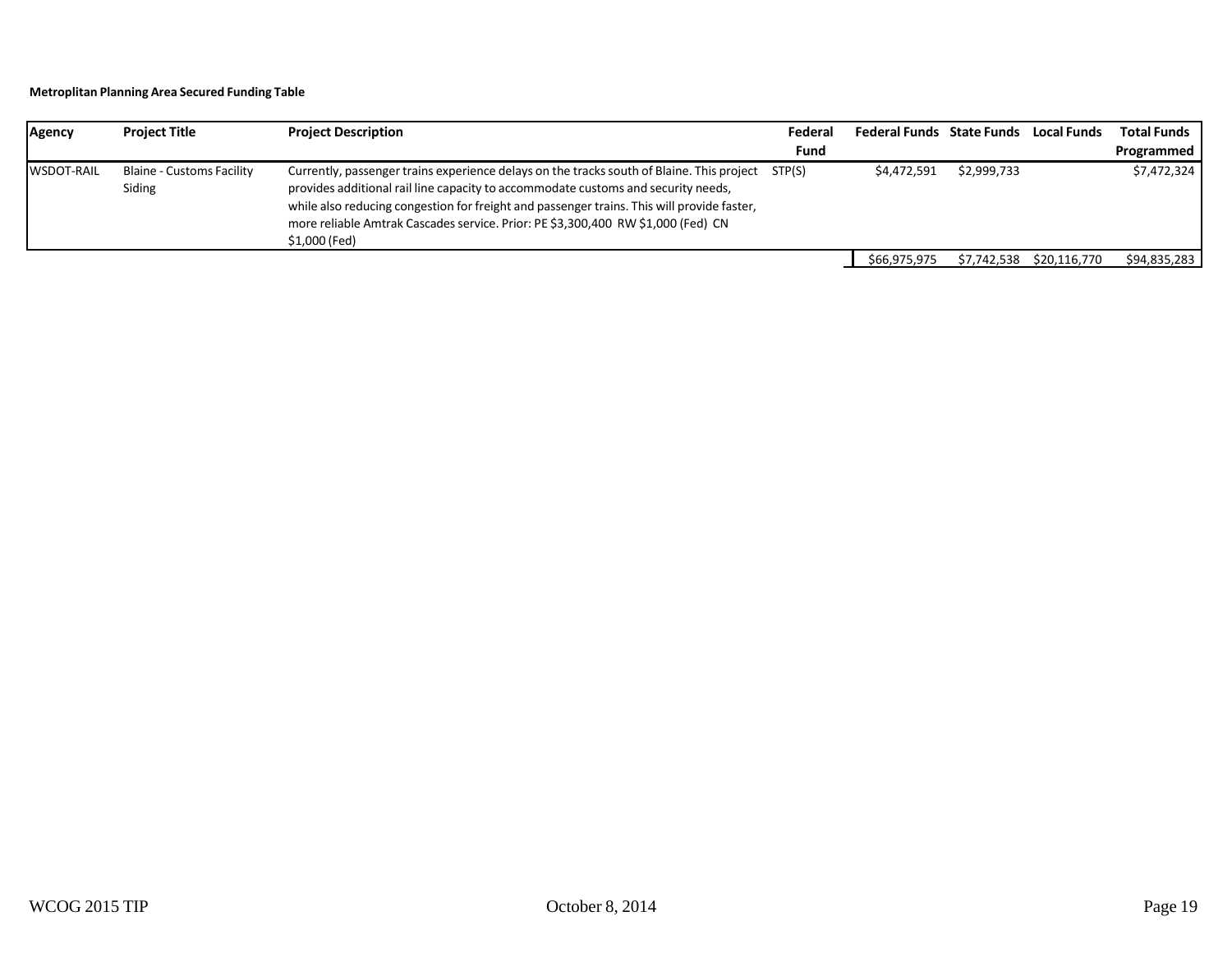This page left intentionally blank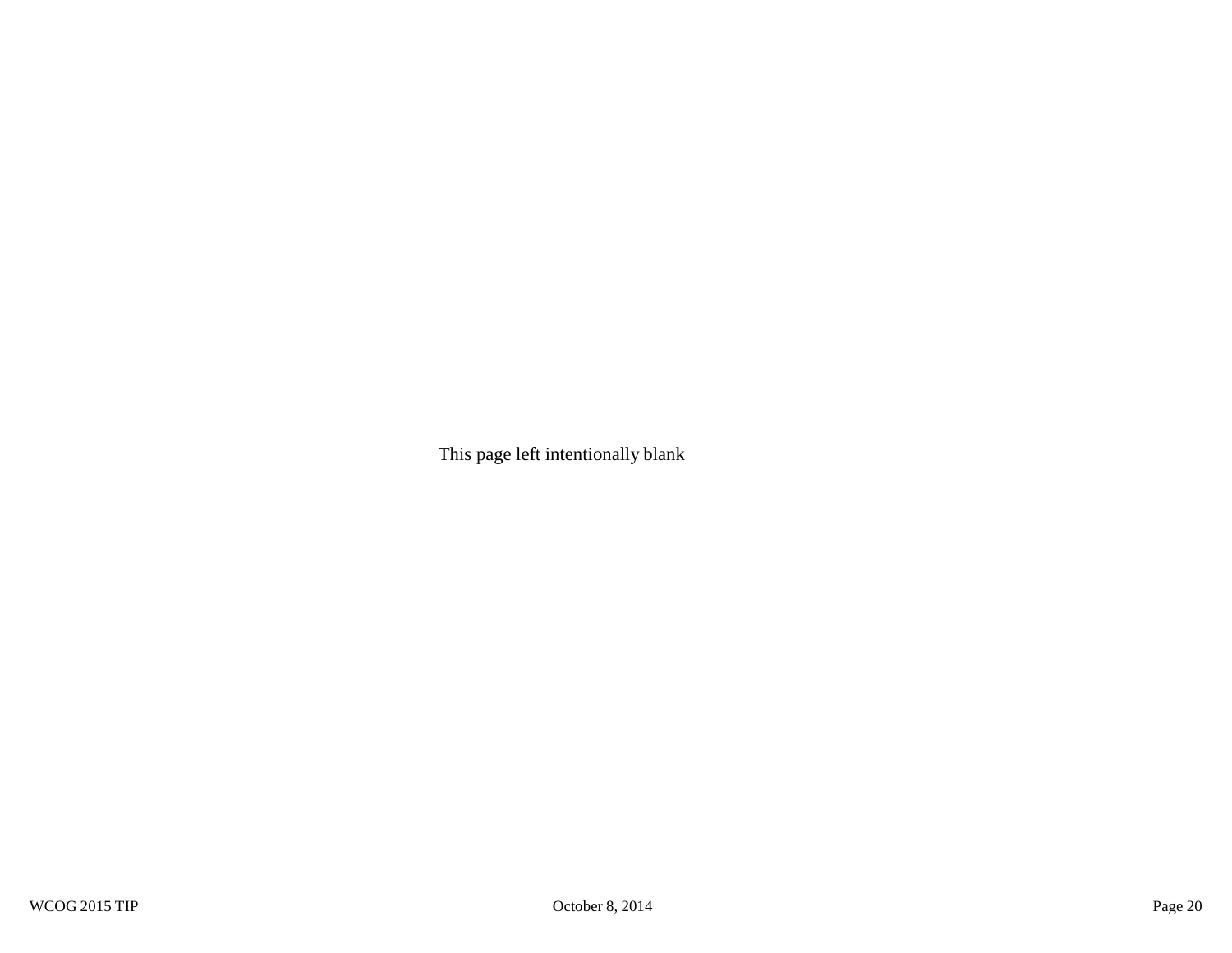# WHATCOM COUNCILOF GOVERNMENTS

2015 Transportation Improvement Program

MPO Financial Feasibility Summary

Anticipated Federal Funding\* & Programmed Expenditures (in Thousands)

|                            | <b>Funding Type</b> | Year    | Carry-over   | Anticipated | Available | Programed | Remaining     |
|----------------------------|---------------------|---------|--------------|-------------|-----------|-----------|---------------|
|                            |                     |         | Previous Yr. | Allocation  | Revenue   | Totals    | Funds         |
|                            | STP (R) & (US)      | 2015    | \$0          | \$2,666     | \$2,666   | \$2,514   | \$152         |
|                            | STP (R) & (US)      | 2016    | \$152        | \$2,666     | \$2,818   | \$2,021   | \$797         |
|                            | STP (R) & (US)      | 2017    | \$797        | \$2,666     | \$3,463   | \$2,663   | \$800         |
|                            | STP (R) & (US)      | 2018    | \$800        | \$2,666     | \$3,466   | \$2,721   | \$745<br>**   |
|                            | Subtotals           |         | \$1,749      | \$10,664    | \$12,413  | \$9,919   |               |
|                            |                     |         |              |             |           |           |               |
| WCOG-Managed Federal Funds | TAP (US)            | 2015    | \$272        | \$246       | \$518     | \$258     | \$260         |
|                            | TAP (US)            | 2016    | \$260        | \$246       | \$506     | \$0       | \$506         |
|                            | TAP (US)            | 2017    | \$506        | \$246       | \$752     | \$0       | \$752         |
|                            | TAP (US)            | 2018    | \$752        | \$246       | \$998     | \$0       | \$998<br>$**$ |
|                            | Subtotals           |         | \$1,790      | \$984       | \$2,774   | \$258     |               |
| Subtotals                  |                     | \$3,539 | \$11,648     | \$15,187    | \$10,177  | \$1,743   |               |

| Federal Funds               | STP(R) & (US)                                                                                                                                                                                                                                                         | 2017                | \$797    | \$2,666  | \$3,463         | \$2,663  | \$800     |
|-----------------------------|-----------------------------------------------------------------------------------------------------------------------------------------------------------------------------------------------------------------------------------------------------------------------|---------------------|----------|----------|-----------------|----------|-----------|
|                             | STP(R) & (US)                                                                                                                                                                                                                                                         | 2018                | \$800    | \$2,666  | \$3,466         | \$2,721  | $$745$ ** |
|                             | Subtotals                                                                                                                                                                                                                                                             |                     | \$1,749  | \$10,664 | \$12,413        | \$9,919  |           |
|                             |                                                                                                                                                                                                                                                                       |                     |          |          |                 |          |           |
| WCOG-Managed                | TAP (US)                                                                                                                                                                                                                                                              | 2015                | \$272    | \$246    | \$518           | \$258    | \$260     |
|                             | TAP (US)                                                                                                                                                                                                                                                              | 2016                | \$260    | \$246    | \$506           | \$0      | \$506     |
|                             | TAP (US)                                                                                                                                                                                                                                                              | 2017                | \$506    | \$246    | \$752           | \$0      | \$752     |
|                             | TAP (US)                                                                                                                                                                                                                                                              | 2018                | \$752    | \$246    | \$998           | \$0      | \$998 **  |
|                             | <b>Subtotals</b>                                                                                                                                                                                                                                                      |                     | \$1,790  | \$984    | \$2,774         | \$258    |           |
|                             | Subtotals                                                                                                                                                                                                                                                             |                     | \$3,539  | \$11,648 | \$15,187        | \$10,177 | \$1,743   |
|                             |                                                                                                                                                                                                                                                                       |                     |          |          |                 |          |           |
|                             | 5307                                                                                                                                                                                                                                                                  | 2015                | \$7,446  | \$0      | \$7,446         | \$7,446  | \$0       |
|                             | 5316                                                                                                                                                                                                                                                                  | 2015                | \$120    | \$0      | \$120           | \$120    | \$0       |
|                             | <b>Bridge</b>                                                                                                                                                                                                                                                         | 2016                | \$1,055  | \$0      | \$1,055         | \$1,055  | \$0       |
|                             | <b>CBI</b>                                                                                                                                                                                                                                                            | 2015                | \$5,360  | \$0      | \$5,360         | \$3,234  | \$2,126   |
|                             |                                                                                                                                                                                                                                                                       | 2016                | \$2,126  | \$0      | \$2,126         | \$2,126  | \$0       |
| State-Managed Federal Funds | Demonstration                                                                                                                                                                                                                                                         | 2015                | \$5,918  | \$0      | \$5,918         | \$5,918  | \$0       |
|                             | Discretionary                                                                                                                                                                                                                                                         | 2015                | \$1,507  | \$0      | \$1,507         | \$1,507  | \$0       |
|                             | <b>HSIP</b>                                                                                                                                                                                                                                                           | 2015                | \$1,582  | \$3,802  | \$5,384         | \$5,384  | \$0       |
|                             | <b>NHPP</b>                                                                                                                                                                                                                                                           | 2016                | \$0      | \$6,757  | \$6,757         | \$6,757  | \$0       |
|                             |                                                                                                                                                                                                                                                                       | 2017                | \$0      | \$289    | \$289           | \$289    | \$0       |
|                             |                                                                                                                                                                                                                                                                       | 2018                | \$0      | \$3,259  | \$3,259         | \$3,259  | \$0       |
|                             | <b>SRTS</b>                                                                                                                                                                                                                                                           | 2015                | \$246    | \$0      | \$246           | \$246    | \$0       |
|                             | <b>STP</b>                                                                                                                                                                                                                                                            | 2015                | \$0\$    | \$6,680  | \$6,680         | \$6,680  | \$0       |
|                             |                                                                                                                                                                                                                                                                       | 2016                | \$0      | \$4,717  | \$4,717         | \$4,717  | \$0       |
|                             | STP(BR)                                                                                                                                                                                                                                                               | 2015                | \$1,512  | \$5,263  | \$6,775         | \$6,775  | \$0       |
|                             | STP(S)                                                                                                                                                                                                                                                                | 2015                | \$382    | \$0      | \$382           | \$382    | \$0       |
|                             | TAP(SR)                                                                                                                                                                                                                                                               | 2015                | \$159    | \$0      | \$159           | \$159    | \$0       |
|                             | Subtotals                                                                                                                                                                                                                                                             |                     | \$27,413 | \$30,767 | \$58,180        | \$56,054 |           |
|                             |                                                                                                                                                                                                                                                                       |                     |          |          |                 |          |           |
|                             |                                                                                                                                                                                                                                                                       |                     |          |          |                 |          |           |
|                             | Total Federal Funds (WCOG-                                                                                                                                                                                                                                            |                     |          |          |                 |          |           |
|                             | M <sub>3</sub> naged & WSDOT-Managed):                                                                                                                                                                                                                                |                     | \$25,559 | \$42,415 | \$67,974        | \$66,231 | \$1,743   |
|                             | Total Local and Other Funds:                                                                                                                                                                                                                                          |                     | \$0      | \$20,428 | \$20,428        | \$20,428 | \$0       |
|                             | Total WSDOT State Funds:                                                                                                                                                                                                                                              |                     | \$0      | \$7,743  | \$7,743         | \$7,743  | \$0       |
|                             |                                                                                                                                                                                                                                                                       | <b>Grand Totals</b> | \$25,559 | \$70,586 | \$96,145        | \$94,402 | \$1,743   |
|                             |                                                                                                                                                                                                                                                                       |                     |          |          |                 |          |           |
|                             | * The funding represented in this table has been found to satisfy WCOG's financial constraint<br>requirement, which consists of funding found to be secured or resonably expected to be available.<br>The latter includes funding scheduled but not yet appropriated. |                     |          |          |                 |          |           |
|                             | ** Available for Rural projects and future Metropolitan projects                                                                                                                                                                                                      |                     |          |          |                 |          |           |
|                             |                                                                                                                                                                                                                                                                       |                     |          |          |                 |          |           |
|                             |                                                                                                                                                                                                                                                                       |                     |          |          |                 |          |           |
|                             | <b>WCOG 2015 TIP</b>                                                                                                                                                                                                                                                  |                     |          |          | October 8, 2014 |          |           |
|                             |                                                                                                                                                                                                                                                                       |                     |          |          |                 |          |           |

| <b>Total Federal Funds (WCOG-</b>         |          |          |          |          |         |
|-------------------------------------------|----------|----------|----------|----------|---------|
| M<br><sup>1</sup> inaged & WSDOT-Managed) | \$25,559 | \$42,415 | \$67,974 | \$66,231 | \$1,743 |
| <b>Total Local and Other Funds:</b>       | SO.      | \$20,428 | \$20,428 | \$20,428 | \$0]    |
|                                           |          |          |          |          |         |
| <b>Total WSDOT State Funds:</b>           | SO.      | \$7,743  | \$7,743  | \$7,743  | \$0     |
| <b>Grand Totals</b>                       | \$25,559 | \$70,586 | \$96,145 | \$94,402 | \$1,743 |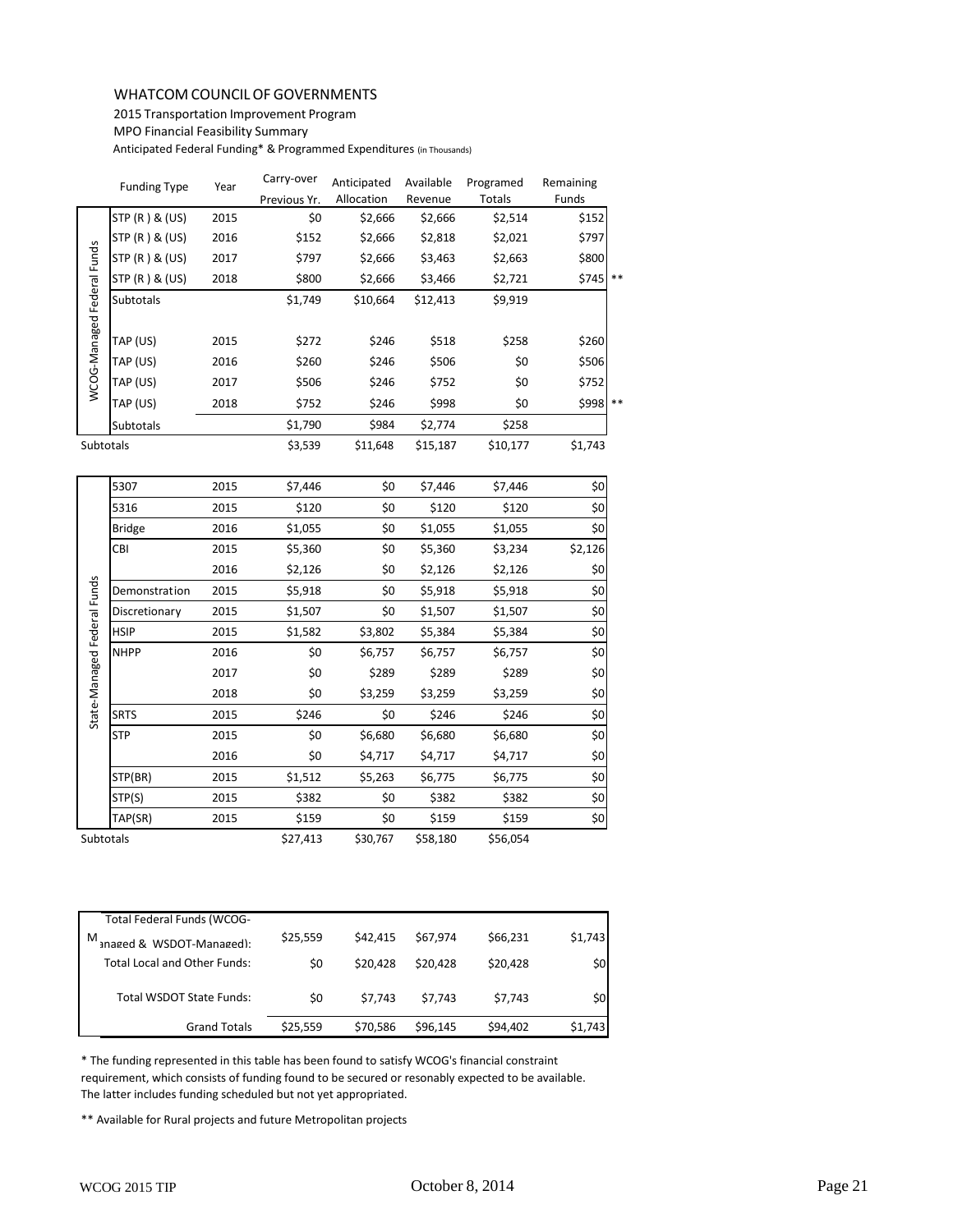This page left intentionally blank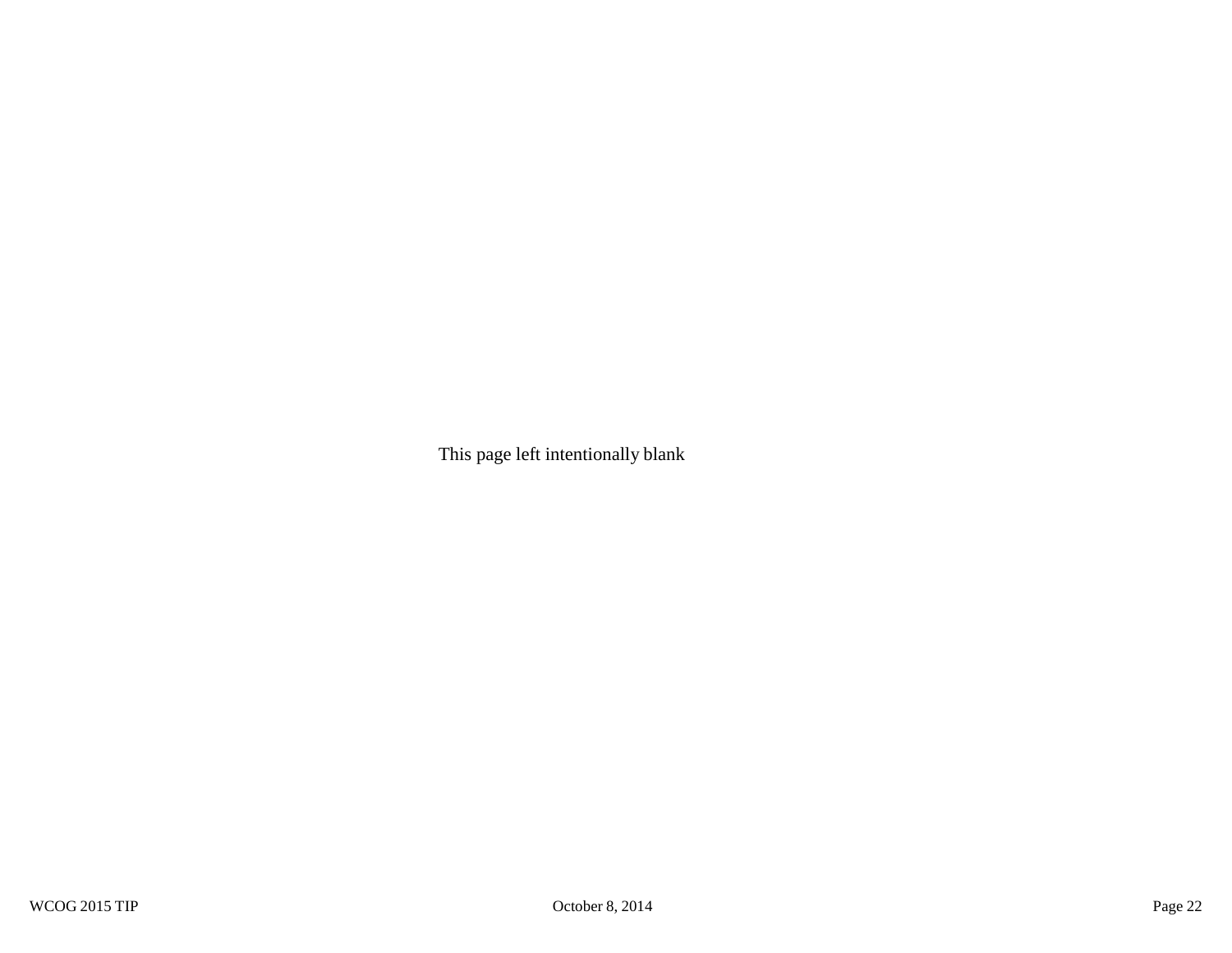# **Funding Secured Non-MPO Projects**

| Agency       | <b>Project Title</b>                   | <b>Project Description</b>                                                                                                                              | Federal<br><b>Fund</b> | <b>Federal</b><br><b>Funds</b> | <b>State</b><br><b>Funds</b> | Local<br><b>Funds</b> | <b>Total</b> |
|--------------|----------------------------------------|---------------------------------------------------------------------------------------------------------------------------------------------------------|------------------------|--------------------------------|------------------------------|-----------------------|--------------|
| Lummi Nation | Lummi Transit Bus Wash Facility        | Construction of an automatic self operated bus wash system with above ground<br>water recovery system, housed in a prefabricated building with concrete | 5309(Bus)              | \$218,000                      |                              | \$142,058             | \$360,058    |
| Lummi Nation | Gooseberry Point Pedestrian<br>Project | Install pedestrian facilities including separated shoulders and sidewalks or raised<br>pathways.                                                        | TAP(R)                 | \$233,390                      |                              | \$16,610              | \$250,000    |
|              |                                        |                                                                                                                                                         |                        | \$451,390                      | \$0                          | \$158,668             | \$610,058    |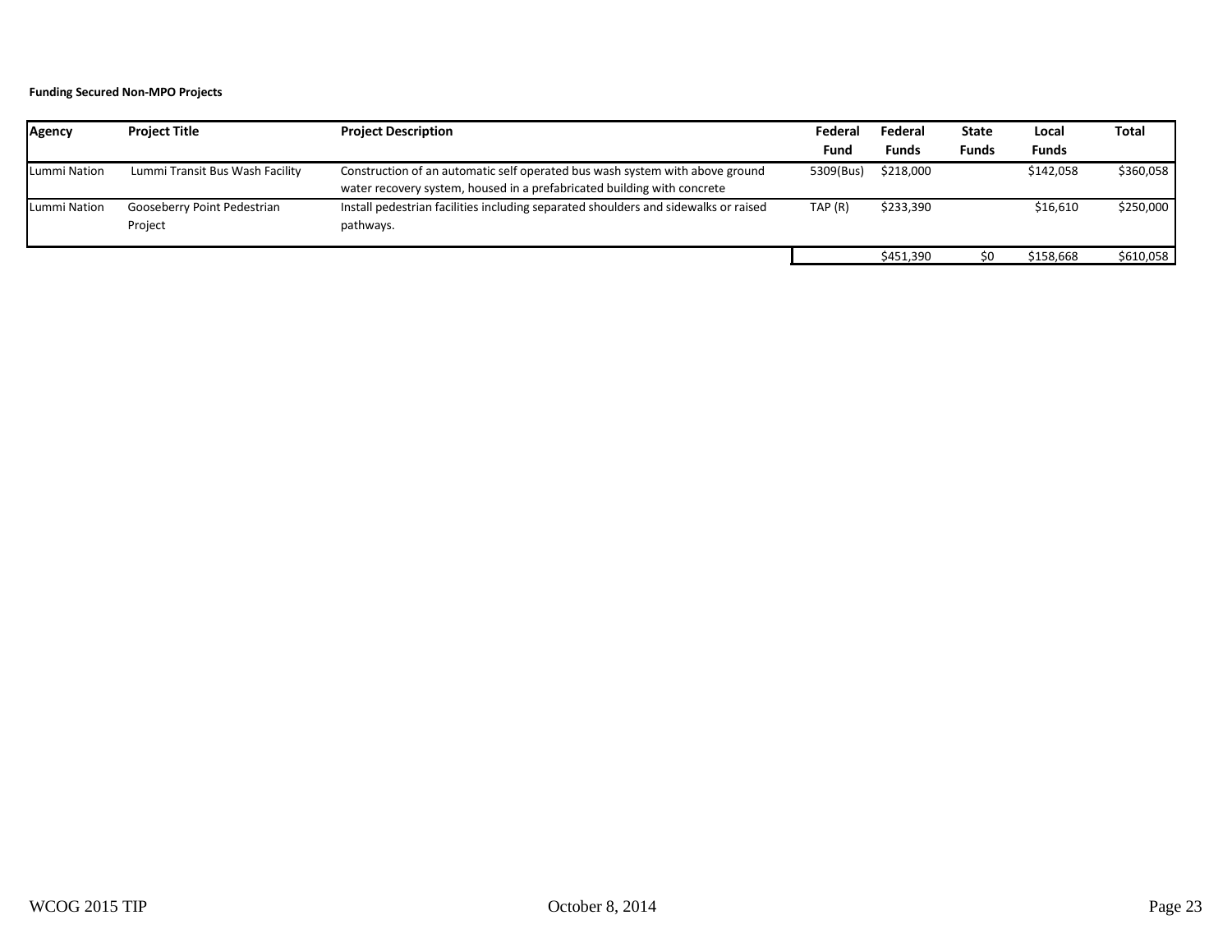This page left intentionally blank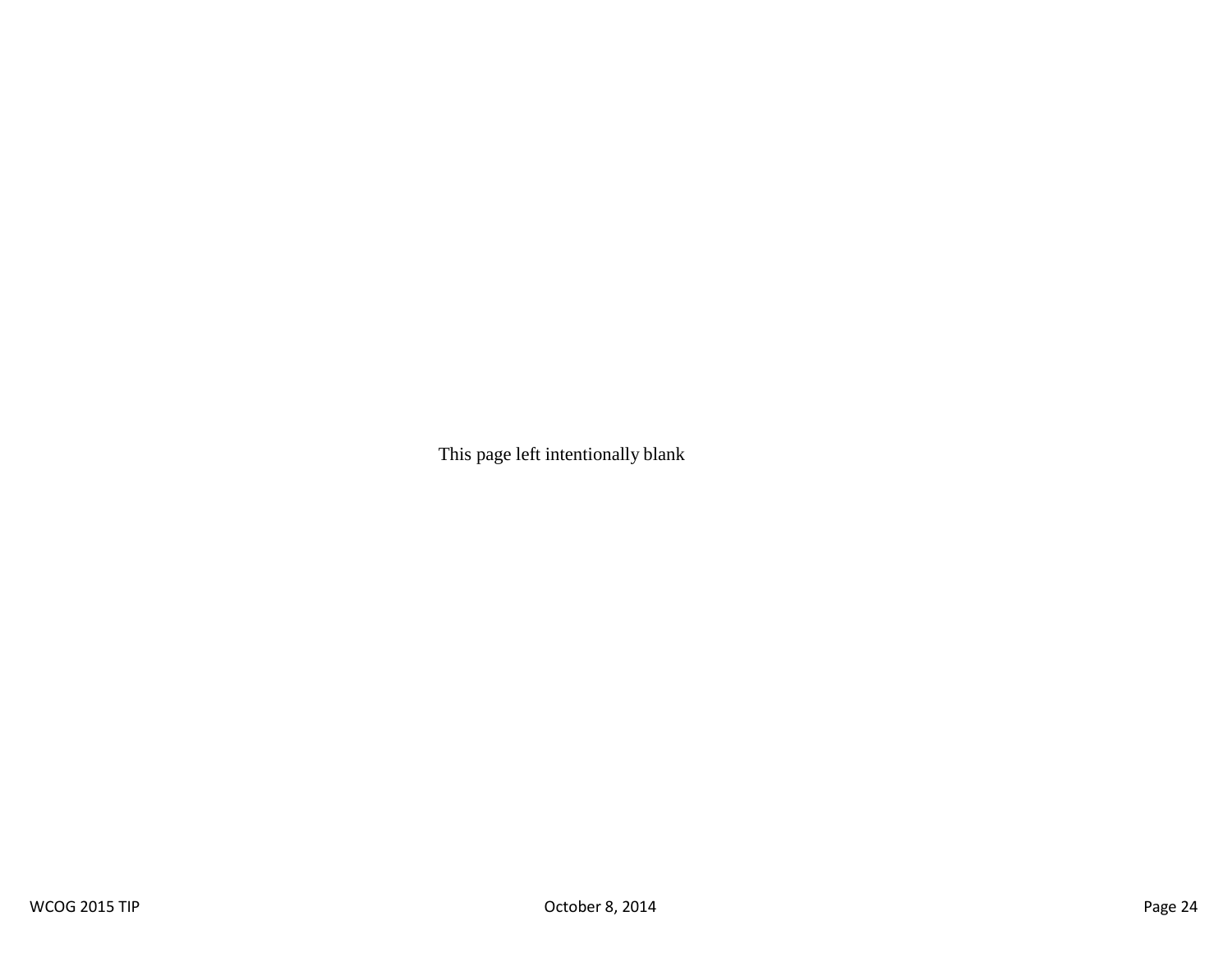# **Unfunded Projects**

| <b>Agency</b>        | <b>Project Title</b>                                             | <b>Project Description</b>     | <b>Project Cost</b> |
|----------------------|------------------------------------------------------------------|--------------------------------|---------------------|
|                      |                                                                  |                                |                     |
| Bellingham           | Boulevard Park to Cornwall Park Overwater Pedestrian Walkway     | Construction                   | \$2,500,000         |
|                      | James Street Multimodal Improvements                             | Construction                   | \$7,500,000         |
|                      | North James Street Multimodal Arterial Connection                | Construction                   | \$3,000,000         |
|                      | James/Bakerview Intersection - Safety Improvements               | Construction                   | \$3,925,000         |
|                      | Northwest Ave / W. Bakerview Rd - Safety Improvements            | Construction                   | \$250,000           |
|                      | Orchard Drive Extension and Bay to Baker Trail                   | Construction                   | \$11,000,000        |
|                      | West Horton Road Multimodal - Corridor Improvements Phase 1      | Construction                   | \$4,000,000         |
| <b>Blaine</b>        | Bell Road at Peace Portal Intersection Improvements              | PE, Construction               | \$720,000           |
|                      | Hughes Avenue Reconstruction                                     | Construction                   | \$2,200,000         |
|                      | I-5 Exit 274 Interchange Environmental Review and Design         | PE, Construction               | \$50,000,000        |
|                      | Peace Portal Drive Sidewalk Gap Elimination                      | Construction                   | \$130,000           |
| Everson              | <b>BNRR R/W - Trail/Utility Corridor</b>                         | Right-of-Way                   | \$279,000           |
|                      | SR544 S. Everson Sidewalk Improvements                           | Construction                   | \$1,726,000         |
| Ferndale             | Main Street - Barrett Rd to east CL                              | Reconstruction                 | \$3,410,000         |
|                      | Thornton Railroad Overcrossing w/Connector to 2nd Ave Roundabout | Construction                   | \$20,600,000        |
|                      | Thornton Road - Church to Maureen                                | Construction                   | \$775,000           |
|                      | Thornton Road - Vista to Malloy                                  | Construction                   | \$1,578,500         |
|                      | Washington & Vista Intersection Improvements                     | Construction                   | \$1,740,500         |
| Lynden               | Bradley Road - Vinup Road to Line Road                           | Construction                   | \$3,450,000         |
|                      | Line Road - Bradley Road to Badger Road                          | Construction                   | \$3,100,000         |
| <b>Nooksack City</b> | E. Madison Resurface                                             | Construction                   | \$243,000           |
| Nooksack Tribe       | Mission Road Pedestrian Project                                  | Construction                   | \$764,000           |
| <b>Sumas</b>         | Sumas Ave - Front Street to Garfield Street                      | Construction                   | \$2,150,000         |
|                      | Whatcom County East Smith & Hannegan Road                        | <b>Preliminary Engineering</b> | \$50,000            |
|                      | East Smith Road - Everson Goshen to Mt. Baker Highway            | Construction                   | \$1,875,000         |